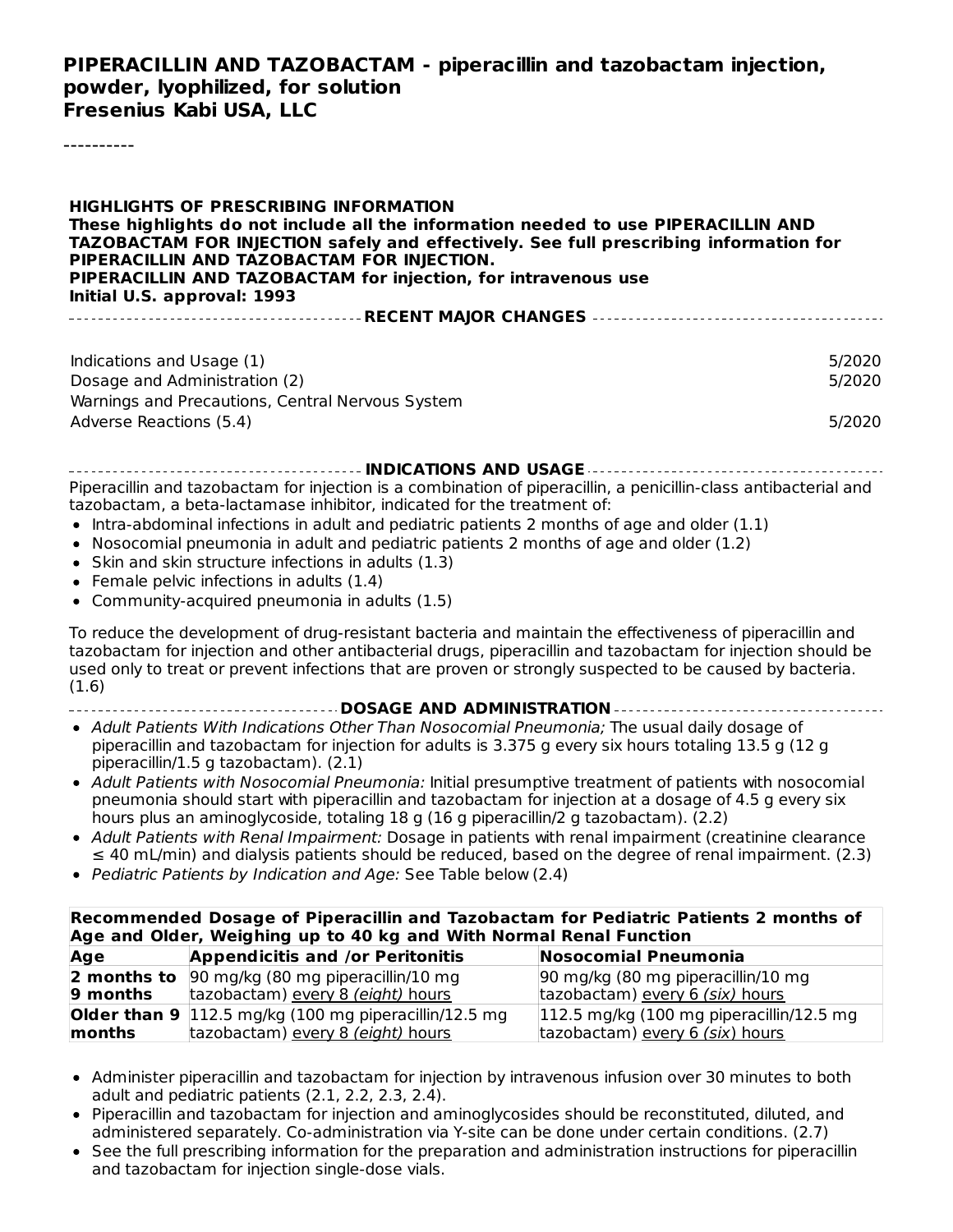**DOSAGE FORMS AND STRENGTHS** Piperacillin and tazobactam for Injection: 2.25 g, 3.375 g, and 4.5 g lyophilized powder for reconstitution in single-dose vials. (3)

**CONTRAINDICATIONS** Patients with a history of allergic reactions to any of the penicillins, cephalosporins, or beta-lactamase inhibitors. (4)

- **WARNINGS AND PRECAUTIONS** • Serious hypersensitivity reactions (anaphylactic/anaphylactoid) reactions have been reported in patients receiving piperacillin and tazobactam for injection. Discontinue piperacillin and tazobactam for injection if a reaction occurs. (5.1)
- Piperacillin and tazobactam for injection may cause severe cutaneous adverse reactions, such as Stevens-Johnson syndrome, toxic epidermal necrolysis, drug reaction with eosinophilia and systemic symptoms, and acute generalized exanthematous pustulosis. Discontinue piperacillin and tazobactam for injection for progressive rashes. (5.2)
- Hematological effects (including bleeding, leukopenia and neutropenia) have occurred. Monitor hematologic tests during prolonged therapy. (5.3)
- As with other penicillins, piperacillin and tazobactam for injection may cause neuromuscular excitability or seizures. Patients receiving higher doses, especially in the presence of renal impairment may be at greater risk. Closely monitor patients with renal impairment or seizure disorders for signs and symptoms of neuromuscular excitability or seizures. (5.4)
- Nephrotoxicity in critically ill patients has been observed; the use of piperacillin and tazobactam for injection was found to be an independent risk factor for renal failure and was associated with delayed recovery of renal function as compared to other beta-lactam antibacterial drugs in a randomized, multicenter, controlled trial in critically ill patients. Based on this study, alternative treatment options should be considered in the critically ill population. If alternative treatment options are inadequate or unavailable, monitor renal function during treatment with piperacillin and tazobactam for injection. (5.5)
- Clostridioides difficile-associated diarrhea: evaluate patients if diarrhea occurs. (5.7)
- **ADVERSE REACTIONS** The most common adverse reactions (incidence > 5%) are diarrhea, constipation, nausea, headache, and insomnia. (6.1)

#### **To report SUSPECTED ADVERSE REACTIONS, contact Fresenius Kabi USA, LLC at 1-800-551- 7176 or FDA at 1-800-FDA-1088 or www.fda.gov/medwatch.**

**DRUG INTERACTIONS**

- Piperacillin and tazobactam for injection administration can significantly reduce tobramycin concentrations in hemodialysis patients. Monitor tobramycin concentrations in these patients. (7.1)
- Probenecid prolongs the half-lives of piperacillin and tazobactam and should not be co-administered with piperacillin and tazobactam for injection unless the benefit outweighs the risk. (7.2)
- Co-administration of piperacillin and tazobactam for injection with vancomycin may increase the incidence of acute kidney injury. Monitor kidney function in patients receiving piperacillin and tazobactam for injection and vancomycin. (7.3)
- Monitor coagulation parameters in patients receiving piperacillin and tazobactam for injection and  $\bullet$ heparin or oral anticoagulants. (7.4)
- Piperacillin and tazobactam for injection may prolong the neuromuscular blockade of vecuronium and other non-depolarizing muscle relaxants. Monitor for adverse reactions related to neuromuscular blockade. (7.5)

**USE IN SPECIFIC POPULATIONS** Dosage in patients with renal impairment (creatinine clearance  $\leq 40$  mL/min) should be reduced based on the degree of renal impairment. (2.3, 8.6)

#### **See 17 for PATIENT COUNSELING INFORMATION.**

**Revised: 5/2021**

#### **FULL PRESCRIBING INFORMATION: CONTENTS\* 1 INDICATIONS AND USAGE**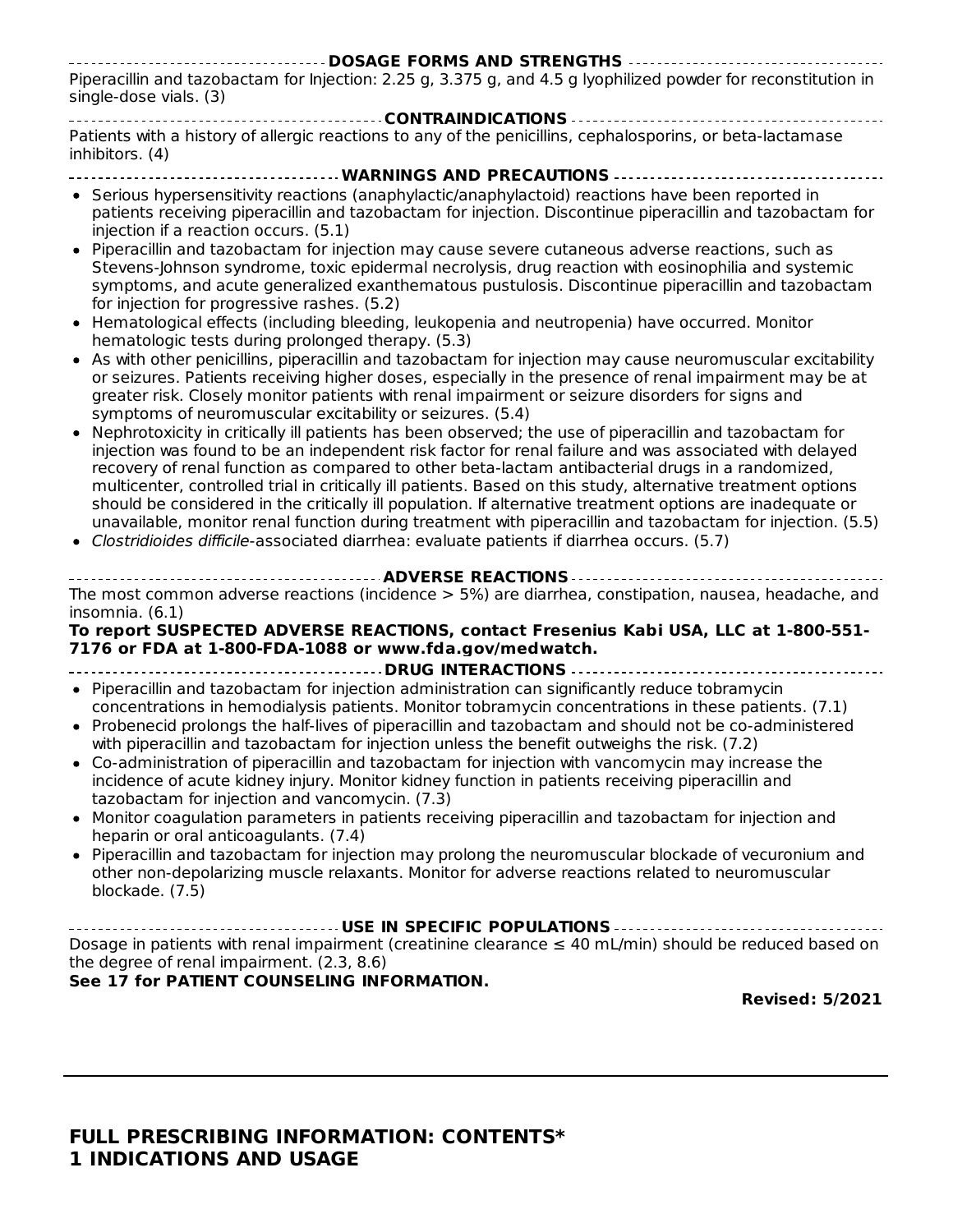- 1.1 Intra-abdominal Infections
- 1.2 Nosocomial Pneumonia
- 1.3 Skin and Skin Structure Infections
- 1.4 Female Pelvic Infections
- 1.5 Community-acquired Pneumonia
- 1.6 Usage

## **2 DOSAGE AND ADMINISTRATION**

- 2.1 Dosage in Adult Patients With Indications Other Than Nosocomial Pneumonia
- 2.2 Dosage in Adult Patients With Nosocomial Pneumonia
- 2.3 Dosage in Adult Patients With Renal Impairment

2.4 Dosage in Pediatric Patients With Appendicitis/Peritonitis or Nosocomial Pneumonia

- 2.5 Reconstitution and Dilution of Powder Formulations
- 2.7 Compatibility with Aminoglycosides

## **3 DOSAGE FORMS AND STRENGTHS**

## **4 CONTRAINDICATIONS**

## **5 WARNINGS AND PRECAUTIONS**

- 5.1 Hypersensitivity Adverse Reactions
- 5.2 Severe Cutaneous Adverse Reactions
- 5.3 Hematologic Adverse Reactions
- 5.4 Central Nervous System Adverse Reactions
- 5.5 Nephrotoxicity in Critically Ill Patients
- 5.6 Electrolyte Effects
- 5.7 Clostridioides difficile-Associated Diarrhea
- 5.8 Development of Drug-Resistant Bacteria

## **6 ADVERSE REACTIONS**

- 6.1 Clinical Trials Experience
- 6.2 Postmarketing Experience
- 6.3 Additional Experience with Piperacillin

## **7 DRUG INTERACTIONS**

- 7.1 Aminoglycosides
- 7.2 Probenecid
- 7.3 Vancomycin
- 7.4 Anticoagulants
- 7.5 Vecuronium
- 7.6 Methotrexate
- 7.7 Effects on Laboratory Tests

## **8 USE IN SPECIFIC POPULATIONS**

- 8.1 Pregnancy
- 8.2 Lactation
- 8.4 Pediatric Use
- 8.5 Geriatric Use
- 8.6 Renal Impairment
- 8.7 Hepatic Impairment
- 8.8 Patients with Cystic Fibrosis

## **10 OVERDOSAGE**

## **11 DESCRIPTION**

## **12 CLINICAL PHARMACOLOGY**

- 12.1 Mechanism of Action
- 12.2 Pharmacodynamics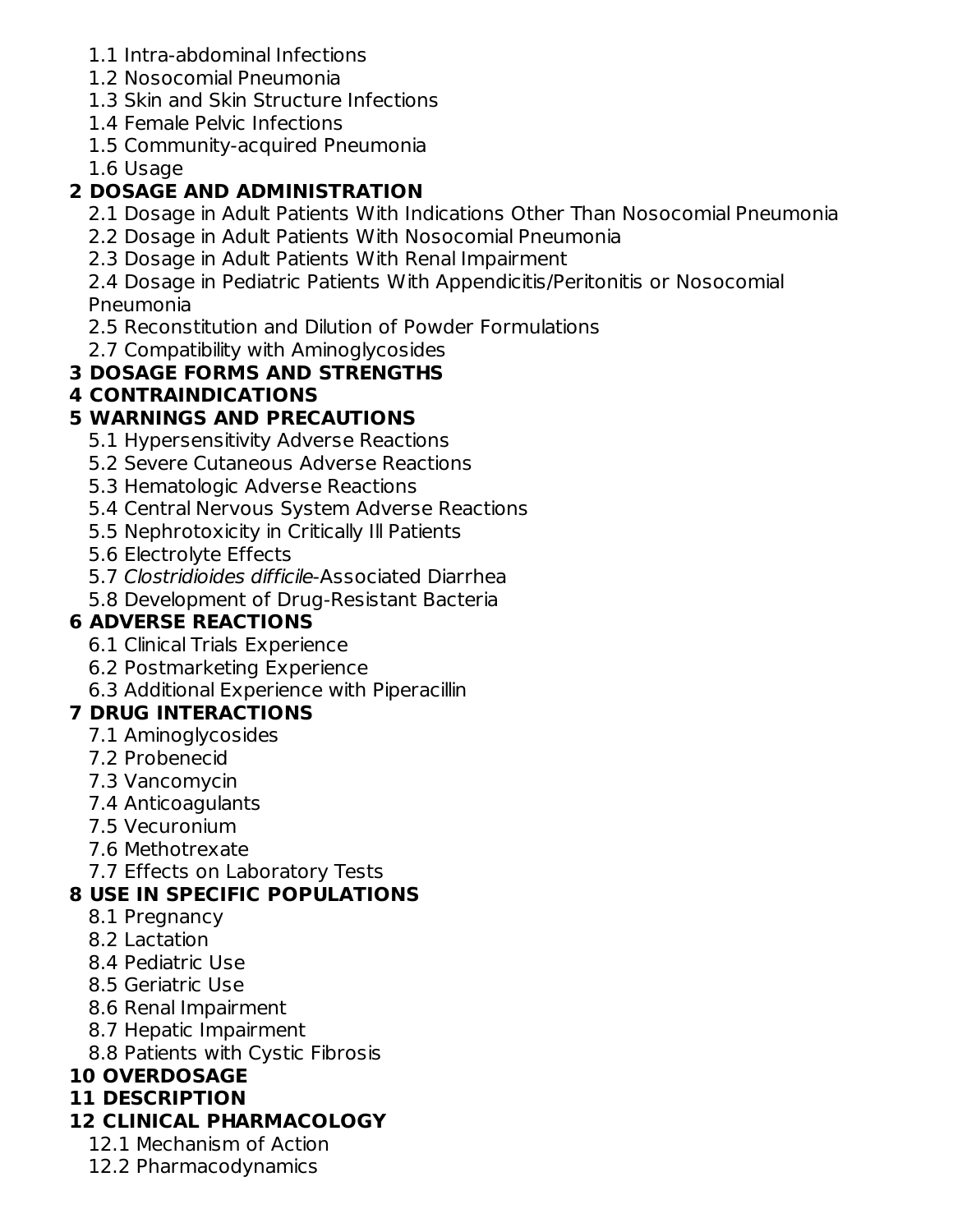#### 12.3 Pharmacokinetics

#### 12.4 Microbiology

#### **13 NONCLINICAL TOXICOLOGY**

13.1 Carcinogenesis, Mutagenesis, Impairment of Fertility

#### **15 REFERENCES**

#### **16 HOW SUPPLIED/STORAGE AND HANDLING**

#### **17 PATIENT COUNSELING INFORMATION**

 $\ast$  Sections or subsections omitted from the full prescribing information are not listed.

#### **FULL PRESCRIBING INFORMATION**

#### **1 INDICATIONS AND USAGE**

#### **1.1 Intra-abdominal Infections**

Piperacillin and tazobactam for injection is indicated in adults and pediatric patients (2 months of age and older) for the treatment of appendicitis (complicated by rupture or abscess) and peritonitis caused by beta-lactamase producing isolates of Escherichia coli or the following members of the Bacteroides fragilis group: B. fragilis, B. ovatus, B. thetaiotaomicron, or B. vulgatus.

#### **1.2 Nosocomial Pneumonia**

Piperacillin and tazobactam for injection is indicated in adults and pediatric patients (2 months of age and older) for the treatment of nosocomial pneumonia (moderate to severe) caused by beta- lactamase producing isolates of Staphylococcus aureus and by piperacillin/tazobactam-susceptible Acinetobacter baumannii, Haemophilus influenzae, Klebsiella pneumoniae, and Pseudomonas aeruginosa (Nosocomial pneumonia caused by P. aeruginosa should be treated in combination with an aminoglycoside) [see Dosage and Administration (2)].

#### **1.3 Skin and Skin Structure Infections**

Piperacillin and tazobactam for injection is indicated in adults for the treatment of uncomplicated and complicated skin and skin structure infections, including cellulitis, cutaneous abscesses and ischemic/ diabetic foot infections caused by beta-lactamase producing isolates of Staphylococcus aureus.

#### **1.4 Female Pelvic Infections**

Piperacillin and tazobactam for injection is indicated in adults for the treatment of postpartum endometritis or pelvic inflammatory disease caused by beta-lactamase producing isolates of Escherichia coli.

#### **1.5 Community-acquired Pneumonia**

Piperacillin and tazobactam for injection is indicated in adults for the treatment of community-acquired pneumonia (moderate severity only) caused by beta-lactamase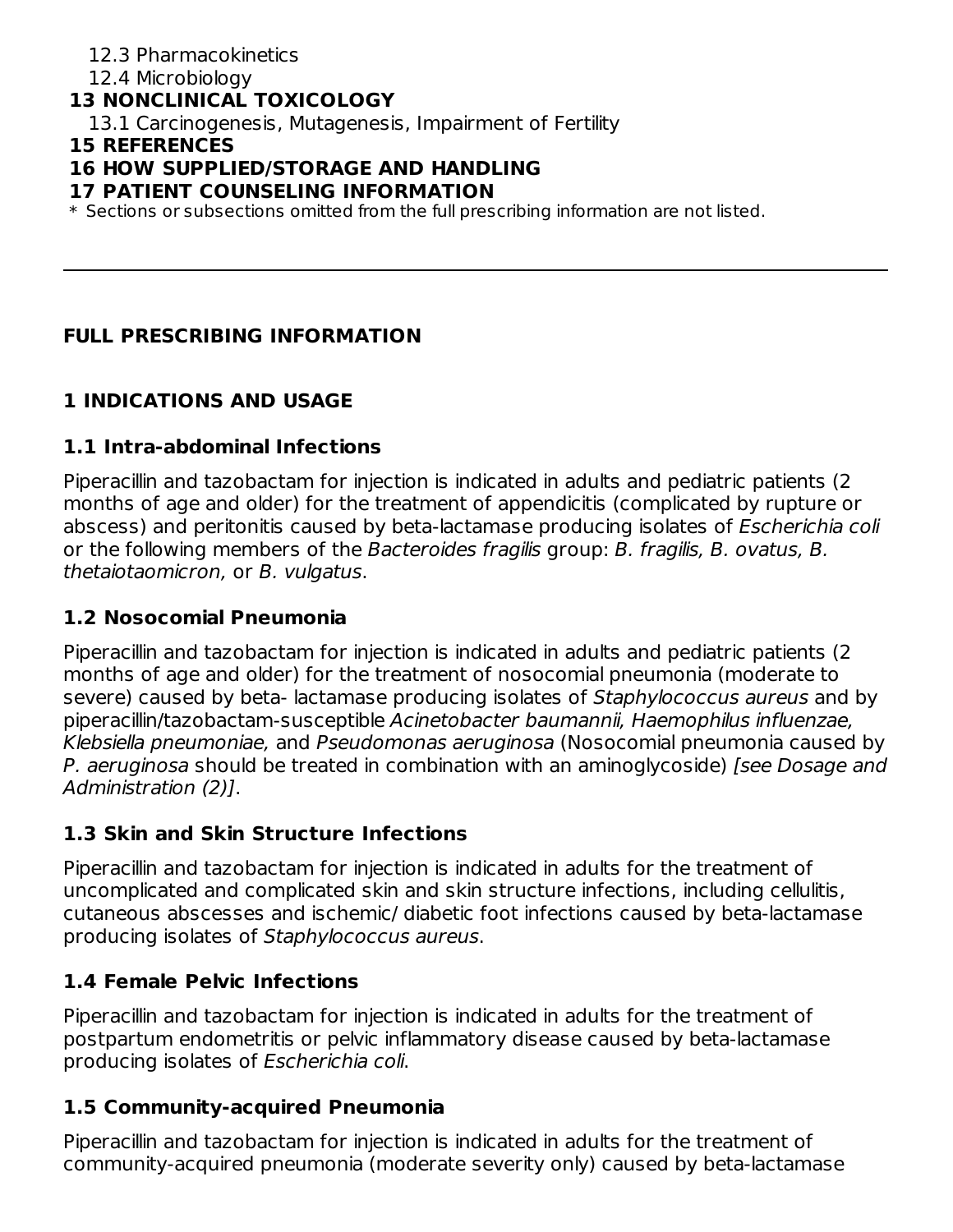producing isolates of Haemophilus influenzae.

## **1.6 Usage**

To reduce the development of drug-resistant bacteria and maintain the effectiveness of piperacillin and tazobactam for injection and other antibacterial drugs, piperacillin and tazobactam for injection should be used only to treat or prevent infections that are proven or strongly suspected to be caused by bacteria. When culture and susceptibility information are available, they should be considered in selecting or modifying antibacterial therapy. In the absence of such data, local epidemiology and susceptibility patterns may contribute to the empiric selection of therapy.

## **2 DOSAGE AND ADMINISTRATION**

#### **2.1 Dosage in Adult Patients With Indications Other Than Nosocomial Pneumonia**

The usual total daily dosage of piperacillin and tazobactam for injection for adult patients with indications other than nosocomial pneumonia is 3.375 g every six hours [totaling 13.5 g (12 g piperacillin/ 1.5 g tazobactam)], to be administered by intravenous infusion over 30 minutes. The usual duration of piperacillin and tazobactam for injection treatment is from 7 to 10 days.

## **2.2 Dosage in Adult Patients With Nosocomial Pneumonia**

Initial presumptive treatment of adult patients with nosocomial pneumonia should start with piperacillin and tazobactam for injection at a dosage of 4.5 g every six hours plus an aminoglycoside, [totaling 18 g (16 g piperacillin/2 g tazobactam)], administered by intravenous infusion over 30 minutes. The recommended duration of piperacillin and tazobactam for injection treatment for nosocomial pneumonia is 7 to 14 days. Treatment with the aminoglycoside should be continued in patients from whom P. aeruginosa is isolated.

## **2.3 Dosage in Adult Patients With Renal Impairment**

In adult patients with renal impairment (creatinine clearance  $\leq 40$  mL/min) and dialysis patients (hemodialysis and CAPD), the intravenous dose of piperacillin and tazobactam for injection should be reduced based on the degree of renal impairment. The recommended daily dosage of piperacillin and tazobactam for injection for patients with renal impairment administered by intravenous infusion over 30 minutes is described in Table 1.

#### **Table 1: Recommended Dosage of Piperacillin and Tazobactam for Injection in Patients with Normal Renal Function and Renal Impairment**

| (As total grams piperacillin/tazobactam)# |                                                  |                                       |  |  |  |
|-------------------------------------------|--------------------------------------------------|---------------------------------------|--|--|--|
| <b>Creatinine</b><br>clearance,<br>mL/min | All Indications (except nosocomial<br>pneumonia) | <b>Nosocomial</b><br><b>Pneumonia</b> |  |  |  |
| Greater than 40<br>mL/min                 | 3.375 every 6 hours                              | 4.5 every 6 hours                     |  |  |  |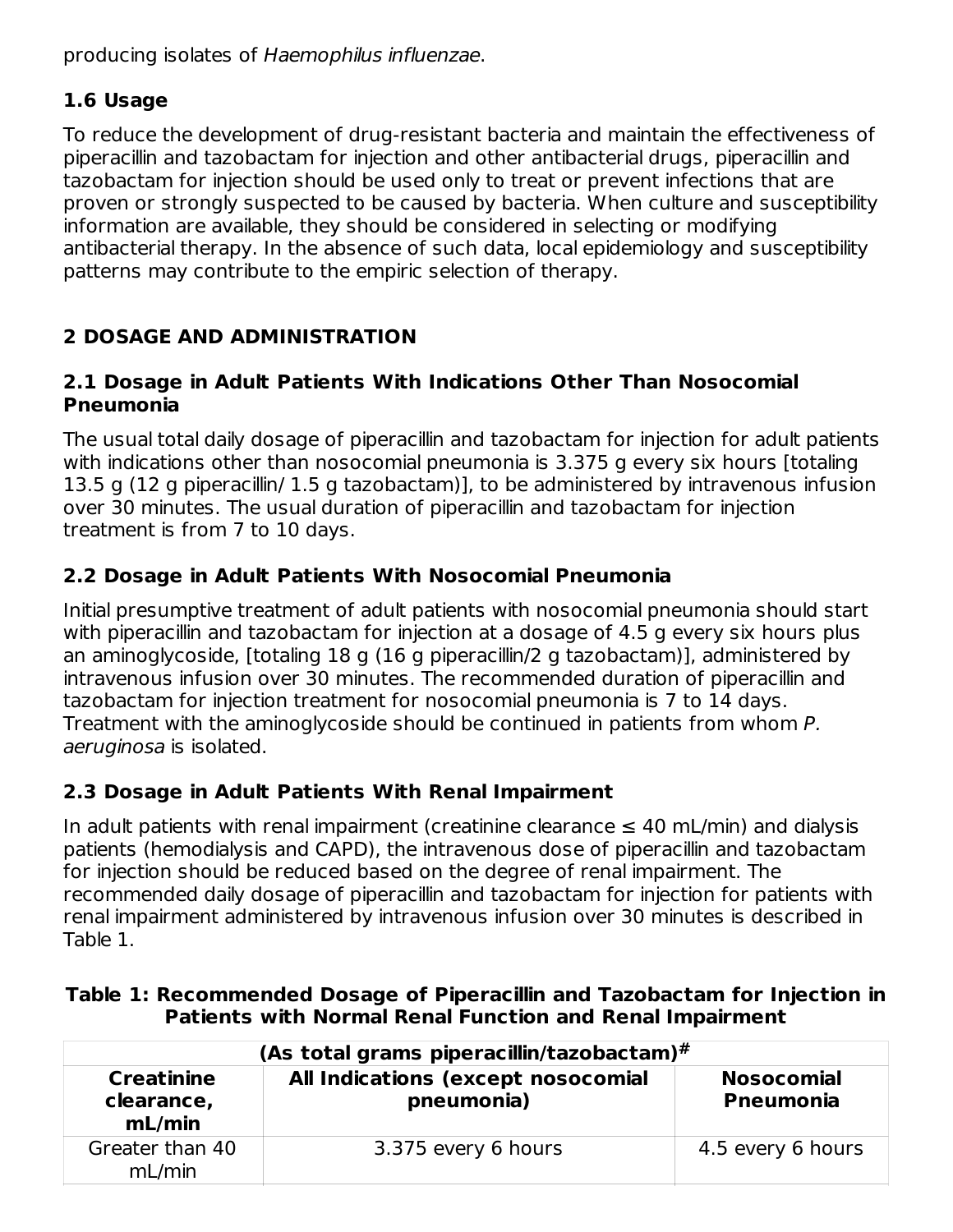| 20 to 40 mL/min $*$                                                                                                                    | 2.25 every 6 hours                                                                                     | 3.375 every 6 hours |  |  |  |
|----------------------------------------------------------------------------------------------------------------------------------------|--------------------------------------------------------------------------------------------------------|---------------------|--|--|--|
| Less than 20                                                                                                                           | 2.25 every 8 hours                                                                                     | 2.25 every 6 hours  |  |  |  |
| $mL/min*$                                                                                                                              |                                                                                                        |                     |  |  |  |
| Hemodialysis**                                                                                                                         | 2.25 every 12 hours                                                                                    | 2.25 every 8 hours  |  |  |  |
| <b>CAPD</b>                                                                                                                            | 2.25 every 12 hours                                                                                    | 2.25 every 8 hours  |  |  |  |
|                                                                                                                                        | $\sharp$ Administer piperacillin and tazobactam for injection by intravenous infusion over 30 minutes. |                     |  |  |  |
| $*$ Creatinine clearance for patients not receiving hemodialysis                                                                       |                                                                                                        |                     |  |  |  |
| $**$ 0.75 g (0.67 g piperacillin/0.08 g tazobactam) should be administered following each<br>hemodialysis session on hemodialysis days |                                                                                                        |                     |  |  |  |

For patients on hemodialysis, the maximum dose is 2.25 g every twelve hours for all indications other than nosocomial pneumonia and 2.25 g every eight hours for nosocomial pneumonia. Since hemodialysis removes 30% to 40% of the administered dose, an additional dose of 0.75 g piperacillin and tazobactam for injection (0.67 g piperacillin/0.08 g tazobactam) should be administered following each dialysis period on hemodialysis days. No additional dosage of piperacillin and tazobactam for injection is necessary for CAPD patients.

#### **2.4 Dosage in Pediatric Patients With Appendicitis/Peritonitis or Nosocomial Pneumonia**

The recommended dosage for pediatric patients with appendicitis and/or peritonitis or nosocomial pneumonia aged 2 months of age and older, weighing up to 40 kg, and with normal renal function, is described in Table 2 [see Use in Specific Populations (8.4) and Clinical Pharmacology (12.3)].

#### **Table 2: Recommended Dosage of Piperacillin and Tazobactam for Injection in Pediatric Patients 2 Months of Age and Older, Weighing Up to 40 kg, and With Normal Renal Function #**

| Age           | <b>Appendicitis and/or Peritonitis</b>                        | <b>Nosocomial Pneumonia</b>                     |
|---------------|---------------------------------------------------------------|-------------------------------------------------|
| 2 months to 9 | 90 mg/kg (80 mg piperacillin/10 mg                            | 90 mg/kg (80 mg)                                |
| months        | tazobactam) every 8 (eight) hours                             | piperacillin/10 mg tazobactam)                  |
|               |                                                               | every 6 (six) hours                             |
| Older than 9  | $112.5$ mg/kg                                                 | $ 112.5 \text{ mg/kg} $                         |
|               | months of age $(100 \text{ mg piperacillin}/12.5 \text{ mg})$ | $(100 \text{ mg piperacillin}/12.5 \text{ mg})$ |
|               | tazobactam) every 8 (eight) hours                             | tazobactam) every 6 (six) hours                 |

# Administer piperacillin and tazobactam for injection by intravenous infusion over 30 minutes Pediatric patients weighing over 40 kg and with normal renal function should receive the adult dose [see Dosage and Administration (2.1, 2.2)].

Dosage of piperacillin and tazobactam for injection in pediatric patients with renal impairment has not been determined.

#### **2.5 Reconstitution and Dilution of Powder Formulations**

#### **Single dose vials**

Reconstitute piperacillin and tazobactam for injection vials with a compatible reconstitution diluent from the list provided below.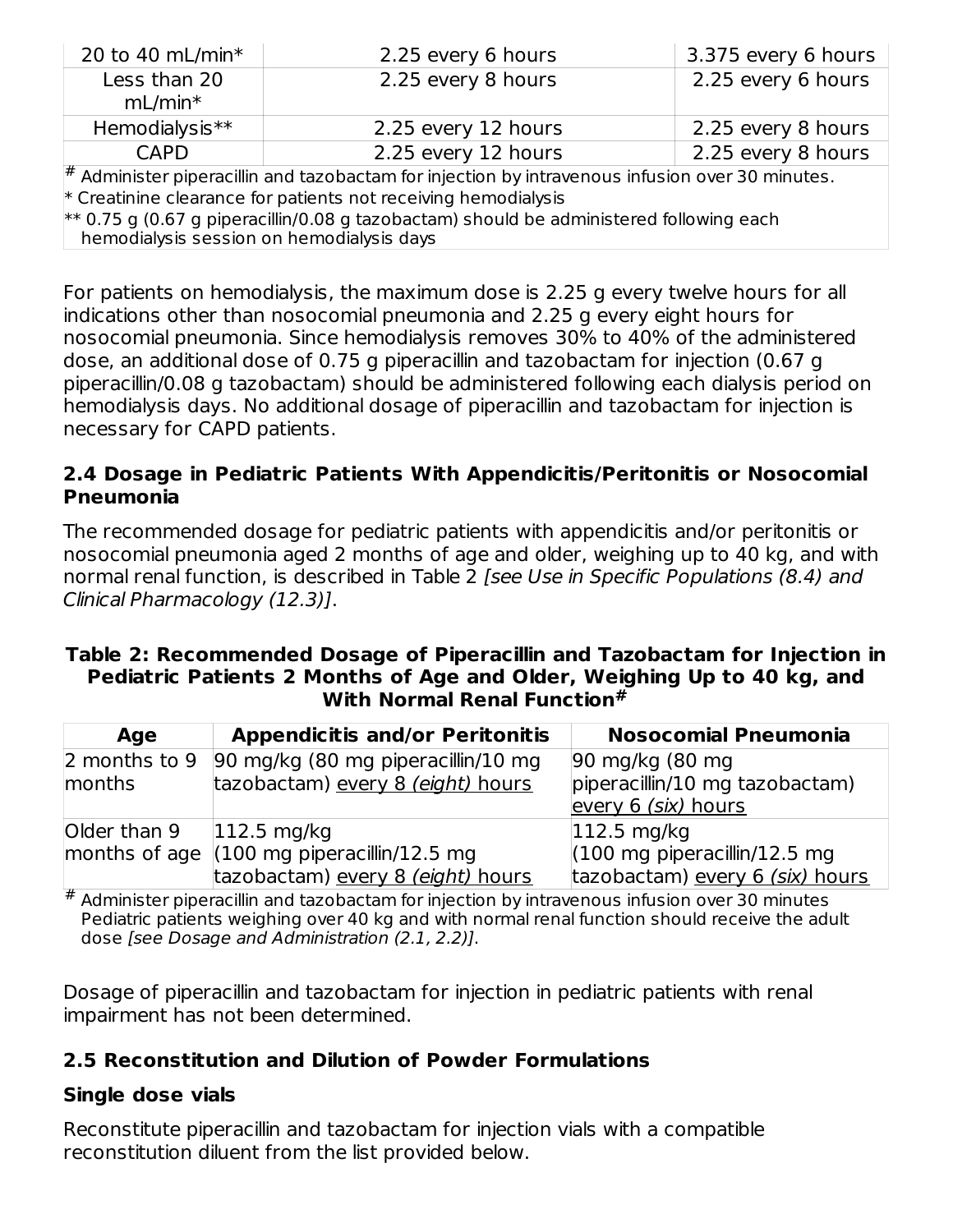2.25 g, 3.375 g, and 4.5 g piperacillin and tazobactam for injection should be reconstituted with 10 mL, 15 mL, and 20 mL, respectively. Swirl until dissolved.

Compatible Reconstitution Diluents for Single Dose Vials

0.9% sodium chloride for injection

Sterile water for injection

Dextrose 5%

Bacteriostatic saline/parabens

Bacteriostatic water/parabens

Bacteriostatic saline/benzyl alcohol

Bacteriostatic water/benzyl alcohol

Reconstituted piperacillin and tazobactam for injection solution for single dose vials should be further diluted (recommended volume per dose of 50 mL to 150 mL) in a compatible intravenous solution listed below. Administer by infusion over a period of at least 30 minutes. During the infusion it is desirable to discontinue the primary infusion solution.

Compatible Intravenous Solutions for Single Dose Vials

0.9% sodium chloride for injection

sterile water for injection ‡

Dextran 6% in saline

Dextrose 5%

#### **LACTATED RINGER'S SOLUTION IS NOT COMPATIBLE WITH PIPERACILLIN AND TAZOBACTAM FOR INJECTION.**

Maximum recommended volume per dose of sterile water for injection is 50 mL. ‡

Piperacillin and tazobactam for injection should not be mixed with other drugs in a syringe or infusion bottle since compatibility has not been established.

Piperacillin and tazobactam for injection is not chemically stable in solutions that contain only sodium bicarbonate and solutions that significantly alter the pH.

Piperacillin and tazobactam for injection should not be added to blood products or albumin hydrolysates. Parenteral drug products should be inspected visually for particulate matter or discoloration prior to administration, whenever solution and container permit.

#### **Stability of Piperacillin and Tazobactam for Injection Powder Formulations Following Reconstitution**

Piperacillin and tazobactam for injection reconstituted single dose vials is stable in glass and plastic containers (plastic syringes, I.V. bags and tubing) when used with compatible diluents. Discard unused portions after storage for 24 hours at room temperature or after storage for 48 hours at refrigerated temperature (2°C to 8°C [36°F to 46°F]).

Single dose vials should be used immediately after reconstitution. Discard any unused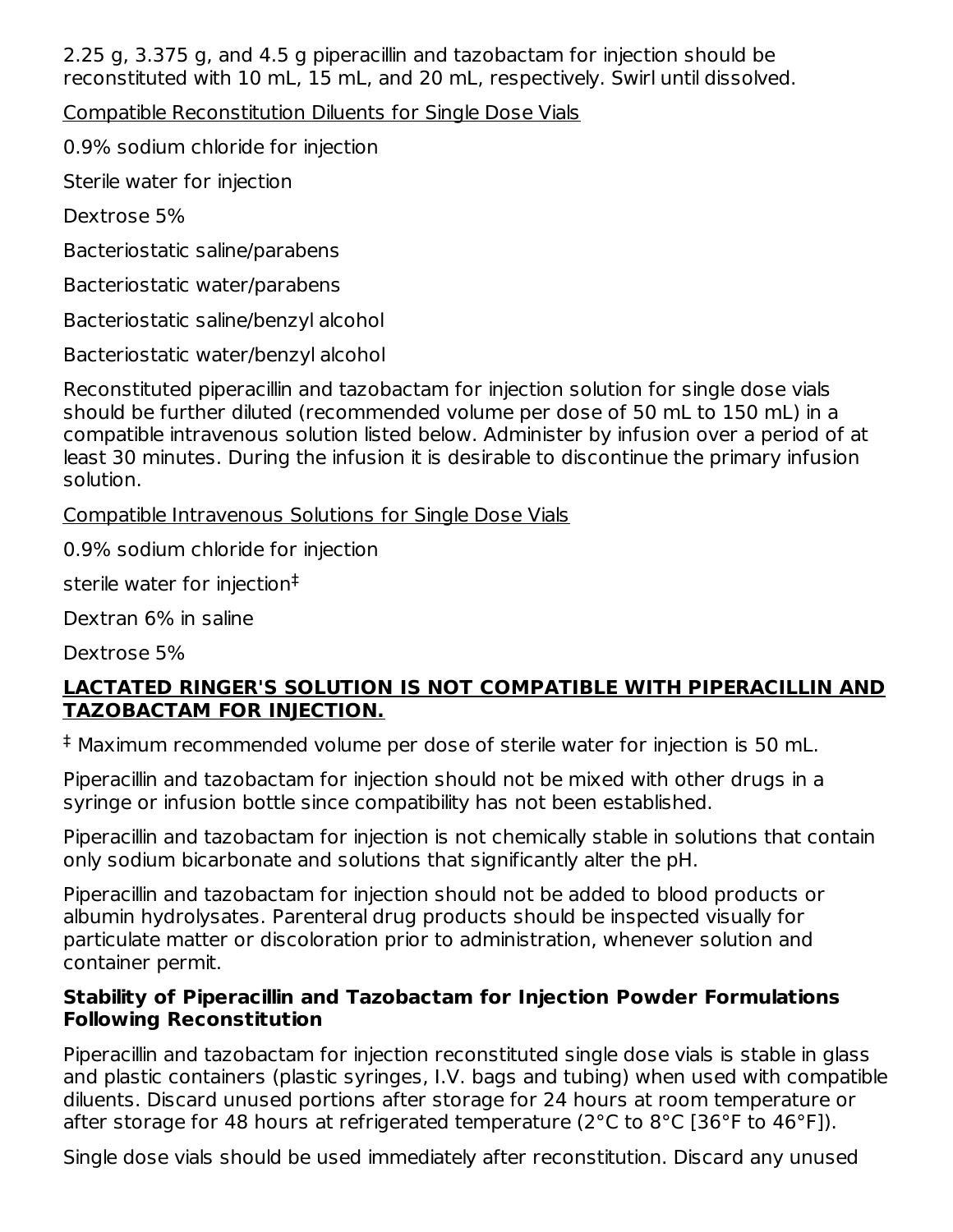portion after 24 hours if stored at room temperature (20°C to 25°C [68°F to 77°F]), or after 48 hours if stored at refrigerated temperature (2°C to 8°C [36°F to 46°F]). Vials should not be frozen after reconstitution.

Stability studies in the I.V. bags have demonstrated chemical stability (potency, pH of reconstituted solution and clarity of solution) for up to 24 hours at room temperature and up to one week at refrigerated temperature. Piperacillin and tazobactam for injection contains no preservatives. Appropriate consideration of aseptic technique should be used.

Piperacillin and tazobactam for injection reconstituted single dose vials can be used in ambulatory intravenous infusion pumps. Stability of piperacillin and tazobactam for injection in an ambulatory intravenous infusion pump has been demonstrated for a period of 12 hours at room temperature. Each dose was reconstituted and diluted to a volume of 37.5 mL or 25 mL. One-day supplies of dosing solution were aseptically transferred into the medication reservoir (I.V. bags or cartridge). The reservoir was fitted to a preprogrammed ambulatory intravenous infusion pump per the manufacturer's instructions. Stability of piperacillin and tazobactam for injection is not affected when administered using an ambulatory intravenous infusion pump.

## **2.7 Compatibility with Aminoglycosides**

Due to the *in vitro* inactivation of aminoglycosides by piperacillin, piperacillin and tazobactam for injection and aminoglycosides are recommended for separate administration. Piperacillin and tazobactam for injection and aminoglycosides should be reconstituted, diluted, and administered separately when concomitant therapy with aminoglycosides is indicated [see Drug Interactions (7.1)].

In circumstances where co-administration via Y-site is necessary, piperacillin and tazobactam for injection are compatible for simultaneous co-administration via Y-site infusion only with the following aminoglycosides under the following conditions:

| Aminoglycoside | <b>Piperacillin and</b><br>Tazobactam for<br><b>Injection Dose</b><br>(grams) | <b>Piperacillin</b><br>and<br>Tazobactam<br>for<br><b>Injection</b><br><b>Diluent</b><br>Volume <sup>a</sup><br>(mL) | <b>Aminoglycoside</b><br><b>Concentration</b><br>Range <sup>b</sup> (mg/mL) | <b>Acceptable</b><br><b>Diluents</b> |
|----------------|-------------------------------------------------------------------------------|----------------------------------------------------------------------------------------------------------------------|-----------------------------------------------------------------------------|--------------------------------------|
| Amikacin       | 2.25                                                                          | 50                                                                                                                   | $1.75 - 7.5$                                                                | 0.9% sodium                          |
|                | 3.375                                                                         | 100                                                                                                                  |                                                                             | chloride or 5%                       |
|                | 4.5                                                                           | 150                                                                                                                  |                                                                             | dextrose                             |
| Gentamicin     | 2.25                                                                          | 50                                                                                                                   | $0.7 - 3.32$                                                                | 0.9% sodium                          |
|                | 3.375                                                                         | 100                                                                                                                  |                                                                             | chloride or 5%                       |
|                | 4.5                                                                           | 150                                                                                                                  |                                                                             | dextrose                             |

**Table 3: Compatibility with Aminoglycosides**

<sup>a</sup> Diluent volumes apply only to single dose vials.

 $^{\rm b}$  The concentration ranges in Table 3 are based on administration of the aminoglycoside in divided doses (10 - 15 mg/kg/day in two daily doses for amikacin and 3 - 5 mg/kg/day in three daily doses for gentamicin). Administration of amikacin or gentamicin in a single daily dose or in doses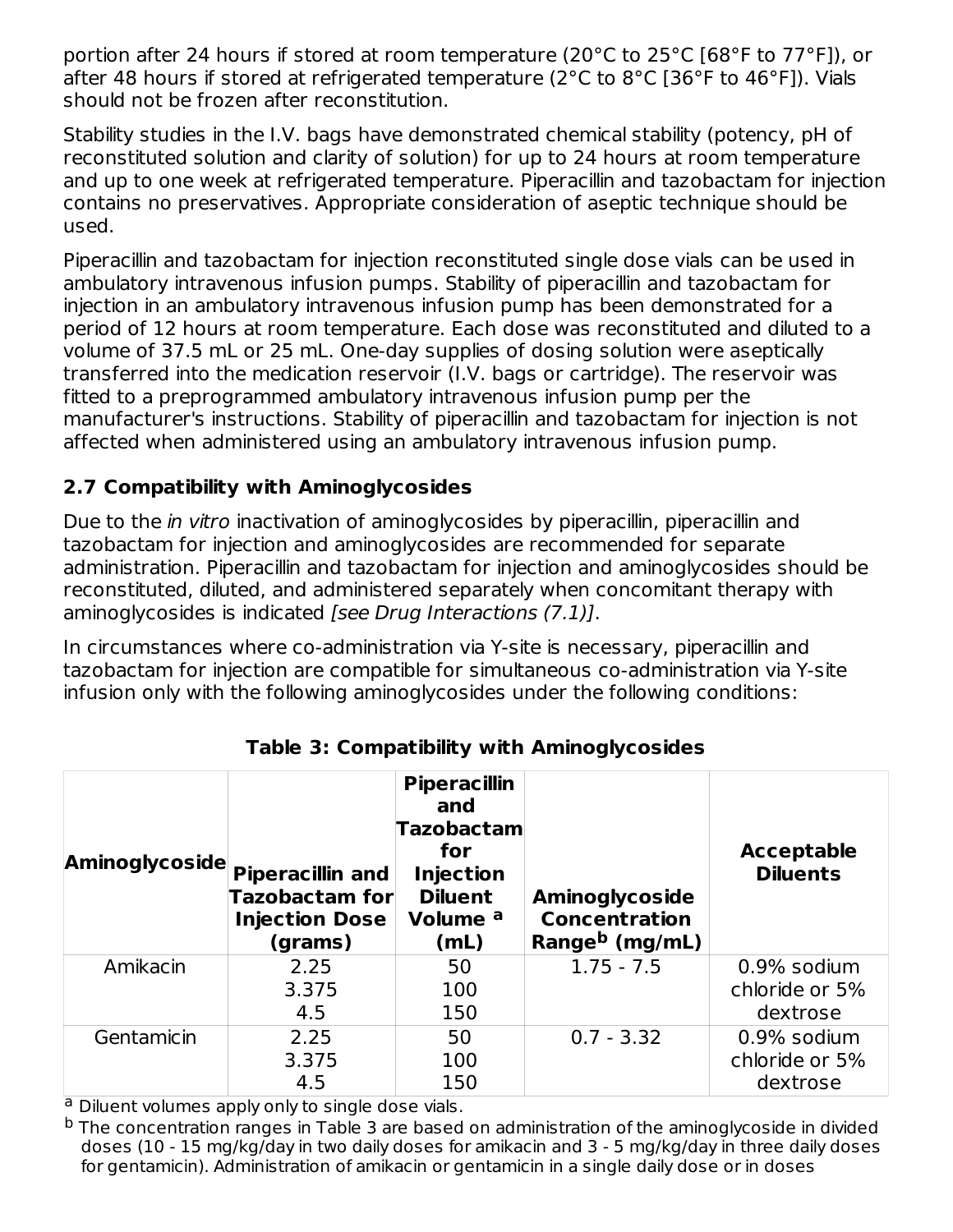exceeding those stated above via Y-site with piperacillin and tazobactam for injection has not been evaluated. See package insert for each aminoglycoside for complete Dosage and Administration instructions.

Only the concentration and diluents for amikacin or gentamicin with the dosages of piperacillin and tazobactam for injection listed above have been established as compatible for co-administration via Y-site infusion. Simultaneous co-administration via Ysite infusion in any manner other than listed above may result in inactivation of the aminoglycoside by piperacillin and tazobactam for injection.

Piperacillin and tazobactam for injection is not compatible with tobramycin for simultaneous co-administration via Y-site infusion. Compatibility of piperacillin and tazobactam for injection with other aminoglycosides has not been established.

Parenteral drug products should be inspected visually for particulate matter and discoloration prior to administration, whenever solution and container permit.

#### **3 DOSAGE FORMS AND STRENGTHS**

Piperacillin and tazobactam for injection, USP is supplied as a white to off-white powder in single dose vials in the following sizes:

Each piperacillin and tazobactam for injection, USP 2.25 g single dose vial provides piperacillin sodium equivalent to 2 grams of piperacillin and tazobactam sodium equivalent to 0.25 g of tazobactam.

Each piperacillin and tazobactam for injection, USP 3.375 g single dose vial provides piperacillin sodium equivalent to 3 grams of piperacillin and tazobactam sodium equivalent to 0.375 g of tazobactam.

Each piperacillin and tazobactam for injection, USP 4.5 g single dose vial provides piperacillin sodium equivalent to 4 grams of piperacillin and tazobactam sodium equivalent to 0.5 g of tazobactam.

#### **4 CONTRAINDICATIONS**

Piperacillin and tazobactam for injection is contraindicated in patients with a history of allergic reactions to any of the penicillins, cephalosporins, or beta-lactamase inhibitors.

#### **5 WARNINGS AND PRECAUTIONS**

#### **5.1 Hypersensitivity Adverse Reactions**

Serious and occasionally fatal hypersensitivity (anaphylactic/anaphylactoid) reactions (including shock) have been reported in patients receiving therapy with piperacillin and tazobactam for injection. These reactions are more likely to occur in individuals with a history of penicillin, cephalosporin, or carbapenem hypersensitivity or a history of sensitivity to multiple allergens. Before initiating therapy with piperacillin and tazobactam for injection, careful inquiry should be made concerning previous hypersensitivity reactions. If an allergic reaction occurs, piperacillin and tazobactam for injection should be discontinued and appropriate therapy instituted.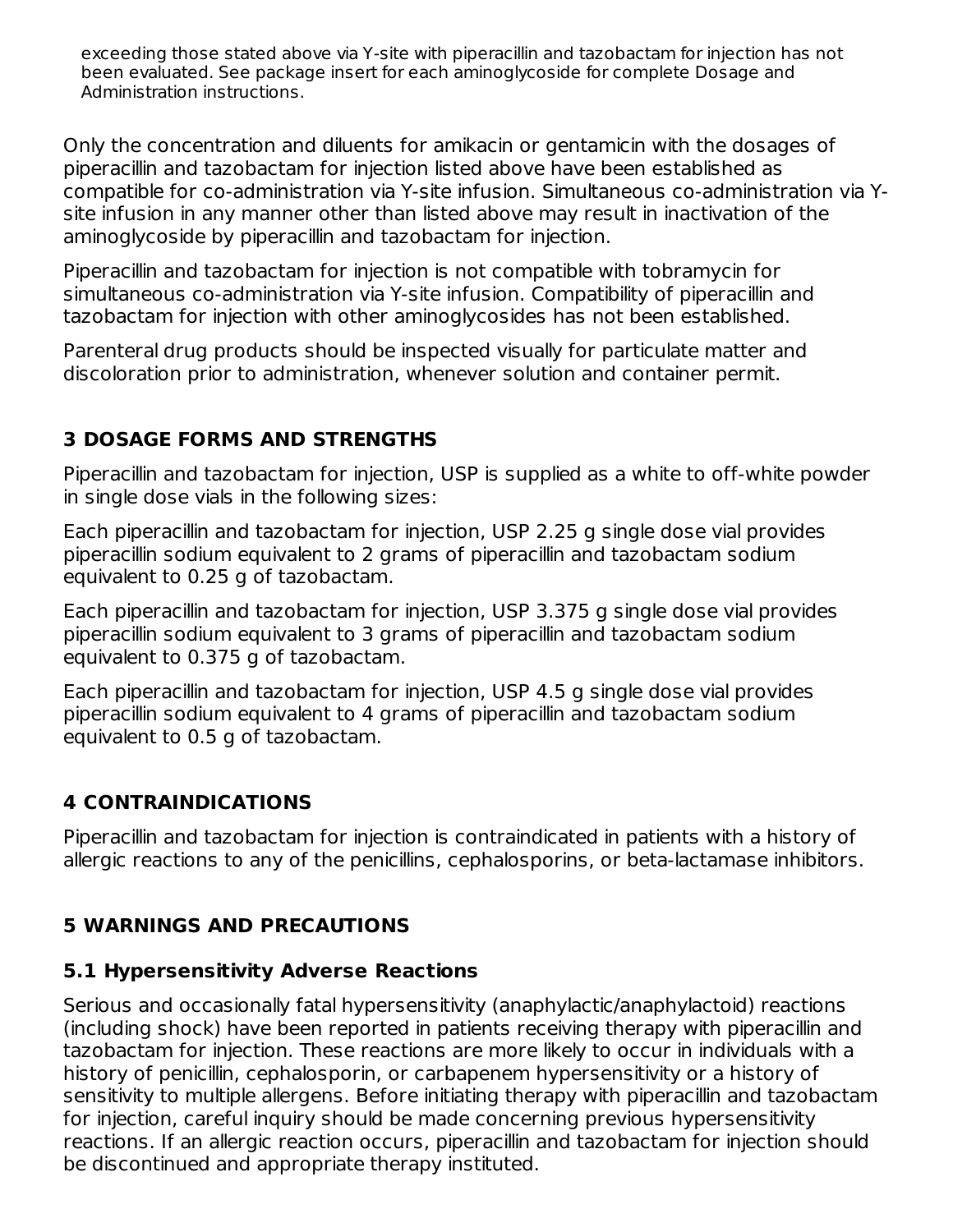#### **5.2 Severe Cutaneous Adverse Reactions**

Piperacillin and tazobactam for injection may cause severe cutaneous adverse reactions, such as Stevens-Johnson syndrome, toxic epidermal necrolysis, drug reaction with eosinophilia and systemic symptoms, and acute generalized exanthematous pustulosis. If patients develop a skin rash they should be monitored closely and piperacillin and tazobactam for injection discontinued if lesions progress.

#### **5.3 Hematologic Adverse Reactions**

Bleeding manifestations have occurred in some patients receiving beta-lactam drugs, including piperacillin. These reactions have sometimes been associated with abnormalities of coagulation tests such as clotting time, platelet aggregation and prothrombin time, and are more likely to occur in patients with renal failure. If bleeding manifestations occur, piperacillin and tazobactam for injection should be discontinued and appropriate therapy instituted.

The leukopenia/neutropenia associated with piperacillin and tazobactam for injection administration appears to be reversible and most frequently associated with prolonged administration.

Periodic assessment of hematopoietic function should be performed, especially with prolonged therapy, i.e.,  $\geq 21$  days *[see Adverse Reactions (6.1)]*.

#### **5.4 Central Nervous System Adverse Reactions**

As with other penicillins, piperacillin and tazobactam may cause neuromuscular excitability or seizures. Patients receiving higher doses, especially patients with renal impairment may be at greater risk for central nervous system adverse reactions. Closely monitor patients with renal impairment or seizure disorders for signs and symptoms of neuromuscular excitability or seizures [see Adverse Reactions (6.2)].

#### **5.5 Nephrotoxicity in Critically Ill Patients**

The use of piperacillin and tazobactam for injection was found to be an independent risk factor for renal failure and was associated with delayed recovery of renal function as compared to other beta-lactam antibacterial drugs in a randomized, multicenter, controlled trial in critically ill patients [see Adverse Reactions (6.1)].

Based on this study, alternative treatment options should be considered in the critically ill population. If alternative treatment options are inadequate or unavailable, monitor renal function during treatment with piperacillin and tazobactam for injection *[see Dosage and* Administration (2.3)].

Combined use of piperacillin/tazobactam and vancomycin may be associated with an increased incidence of acute kidney injury [see Drug Interactions (7.3)].

## **5.6 Electrolyte Effects**

Piperacillin and tazobactam for injection contains a total of 2.35 mEq (54 mg) of  $\text{Na}^+$ (sodium) per gram of piperacillin in the combination product. This should be considered when treating patients requiring restricted salt intake. Periodic electrolyte determinations should be performed in patients with low potassium reserves, and the possibility of hypokalemia should be kept in mind with patients who have potentially low potassium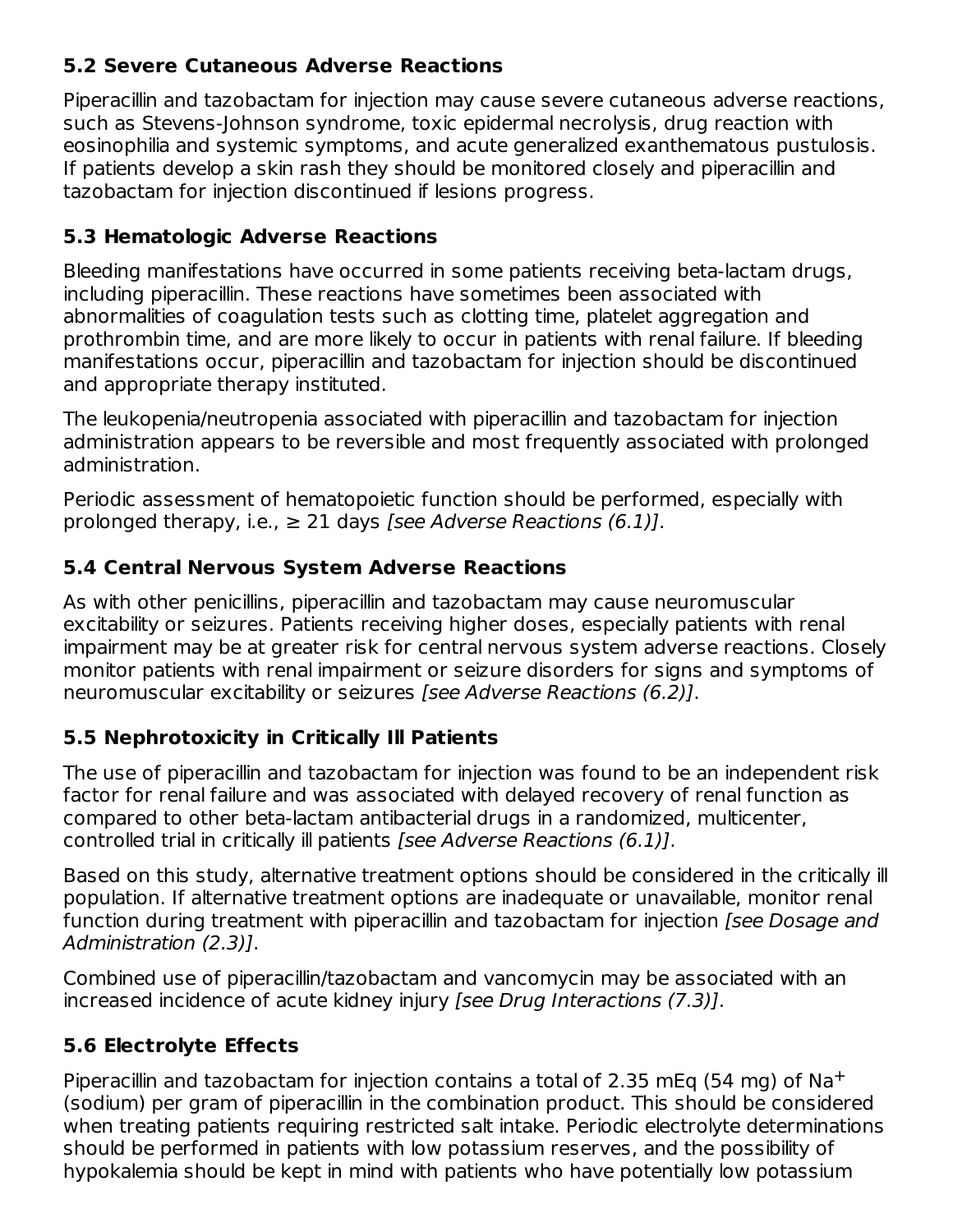reserves and who are receiving cytotoxic therapy or diuretics.

## **5.7 Clostridioides difficile-Associated Diarrhea**

Clostridioides difficile -associated diarrhea (CDAD) has been reported with use of nearly all antibacterial agents, including piperacillin and tazobactam for injection, and may range in severity from mild diarrhea to fatal colitis. Treatment with antibacterial agents alters the normal flora of the colon leading to overgrowth of C. difficile.

C. difficile produces toxins A and B which contribute to the development of CDAD. Hypertoxin producing strains of C. difficile cause increased morbidity and mortality, as these infections can be refractory to antimicrobial therapy and may require colectomy. CDAD must be considered in all patients who present with diarrhea following antibacterial drug use. Careful medical history is necessary since CDAD has been reported to occur over two months after the administration of antibacterial agents.

If CDAD is suspected or confirmed, ongoing antibacterial drug use not directed against C. difficile may need to be discontinued. Appropriate fluid and electrolyte management, protein supplementation, antibacterial treatment of C. difficile, and surgical evaluation should be instituted as clinically indicated.

## **5.8 Development of Drug-Resistant Bacteria**

Prescribing piperacillin and tazobactam for injection in the absence of a proven or strongly suspected bacterial infection is unlikely to provide benefit to the patient and increases the risk of development of drug-resistant bacteria.

## **6 ADVERSE REACTIONS**

## **6.1 Clinical Trials Experience**

Because clinical trials are conducted under widely varying conditions, adverse reaction rates observed in the clinical trials of a drug cannot be directly compared to rates in the clinical trials of another drug and may not reflect the rates observed in practice.

## Clinical Trials in Adult Patients

During the initial clinical investigations, 2,621 patients worldwide were treated with piperacillin and tazobactam for injection in phase 3 trials. In the key North American monotherapy clinical trials (n=830 patients), 90% of the adverse events reported were mild to moderate in severity and transient in nature. However, in 3.2% of the patients treated worldwide, piperacillin and tazobactam for injection was discontinued because of adverse events primarily involving the skin (1.3%), including rash and pruritus; the gastrointestinal system (0.9%), including diarrhea, nausea, and vomiting; and allergic reactions (0.5%).

#### **Table 4: Adverse Reactions from Piperacillin and Tazobactam for Injection Monotherapy Clinical Trials**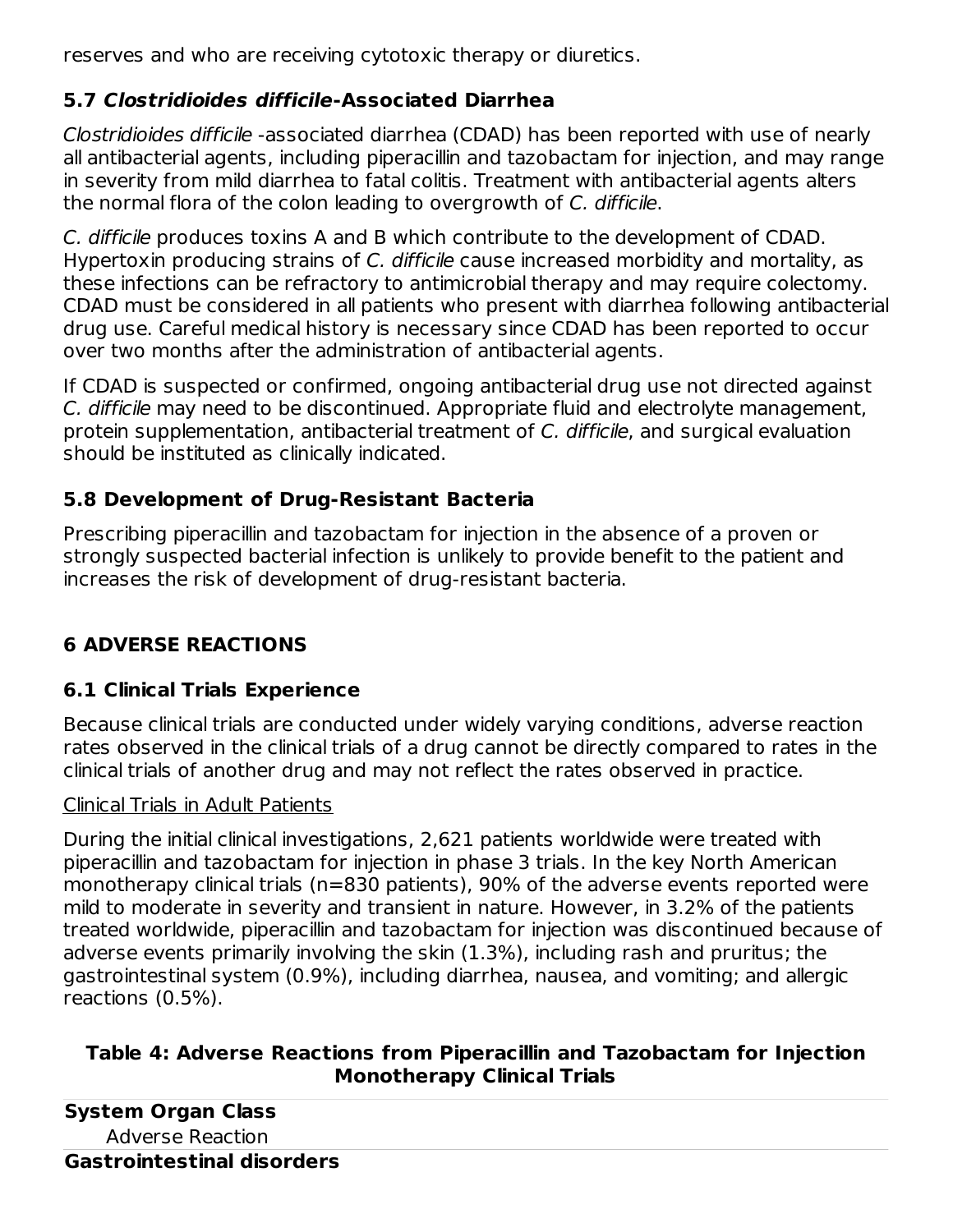```
Diarrhea (11.3%)
     Constipation (7.7%)
     Nausea (6.9%)
     Vomiting (3.3%)
     Dyspepsia (3.3%)
     Abdominal pain (1.3%)
General disorders and administration site conditions
     Fever (2.4%)
    Injection site reaction (\leq 1\%)
    Rigors (\leq 1\%)
Immune system disorders
    Anaphylaxis (\leq 1\%)
Infections and infestations
     Candidiasis (1.6%)
     Pseudomembranous colitis (s = 1\%)Metabolism and nutrition disorders
     Hypoglycemia (<math>\leq 1\%</math>)Musculoskeletal and connective tissue disorders
     Myalgia (<math>\leq 1\%</math>)Arthralgia (\leq 1\%)
Nervous system disorders
    Headache (7.7%)
Psychiatric disorders
     Insomnia (6.6%)
Skin and subcutaneous tissue disorders
     Rash (4.2%, including maculopapular, bullous, and urticarial)
     Pruritus (3.1%)
     Purpura (<math>\leq 1\%</math>)Vascular disorders
     Phlebitis (1.3%)
     Thrombophlebitis (\leq 1\%)
     Hypotension (\leq 1\%)
     Flushing (<math>\leq 1\%</math>)Respiratory, thoracic and mediastinal disorders
    Epistaxis (\leq 1\%)
```
#### Nosocomial Pneumonia Trials

Two trials of nosocomial lower respiratory tract infections were conducted. In one study, 222 patients were treated with piperacillin and tazobactam for injection in a dosing regimen of 4.5 g every 6 hours in combination with an aminoglycoside and 215 patients were treated with imipenem/cilastatin (500 mg/500 mg every 6 hours) in combination with an aminoglycoside. In this trial, treatment-emergent adverse events were reported by 402 patients, 204 (91.9%) in the piperacillin/tazobactam group and 198 (92.1%) in the imipenem/ cilastatin group. Twenty-five (11%) patients in the piperacillin/ tazobactam group and 14 (6.5%) in the imipenem/cilastatin group ( $p > 0.05$ )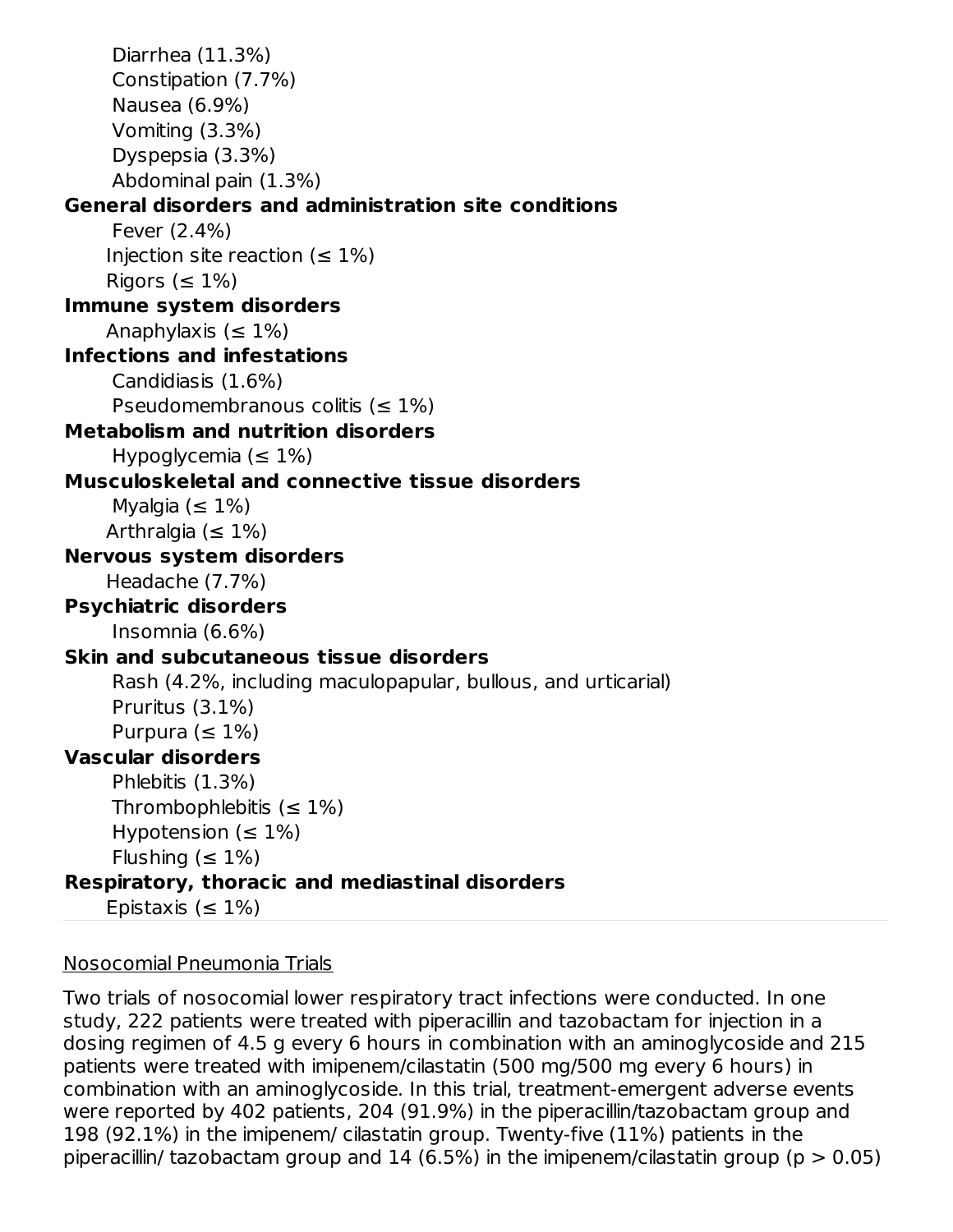discontinued treatment due to an adverse event.

The second trial used a dosing regimen of 3.375 g given every 4 hours with an aminoglycoside.

#### **Table 5: Adverse Reactions from Piperacillin and Tazobactam for Injection Plus Aminoglycoside Clinical Trials a**

| <b>System Organ Class</b>                                          |
|--------------------------------------------------------------------|
| <b>Adverse Reaction</b>                                            |
| <b>Blood and lymphatic system disorders</b>                        |
| Thrombocythemia (1.4%)                                             |
| Anemia ( $\leq 1\%$ )                                              |
| Thrombocytopenia ( $\leq 1\%$ )                                    |
| Eosinophilia ( $\leq 1\%$ )                                        |
| <b>Gastrointestinal disorders</b>                                  |
| Diarrhea (20%)                                                     |
| Constipation (8.4%)                                                |
| Nausea (5.8%)                                                      |
| Vomiting (2.7%)                                                    |
| Dyspepsia (1.9%)                                                   |
| Abdominal pain (1.8%)                                              |
| Stomatitis ( $\leq 1\%$ )                                          |
| General disorders and administration site conditions               |
| Fever (3.2%)                                                       |
| Injection site reaction ( $\leq 1\%$ )                             |
| <b>Infections and infestations</b>                                 |
| Oral candidiasis (3.9%)                                            |
| Candidiasis (1.8%)                                                 |
| <b>Investigations</b>                                              |
| BUN increased (1.8%)                                               |
| Blood creatinine increased (1.8%)                                  |
| Liver function test abnormal (1.4%)                                |
| Alkaline phosphatase increased ( $\leq 1\%$ )                      |
| Aspartate aminotransferase increased ( $\leq 1\%$ )                |
| Alanine aminotransferase increased ( $\leq 1\%$ )                  |
| <b>Metabolism and nutrition disorders</b>                          |
| Hypoglycemia ( $\leq 1\%$ )                                        |
| Hypokalemia $(\leq 1\%)$                                           |
| <b>Nervous system disorders</b>                                    |
| Headache (4.5%)                                                    |
| <b>Psychiatric disorders</b>                                       |
| Insomnia (4.5%)                                                    |
| <b>Renal and urinary disorders</b><br>Renal failure ( $\leq 1\%$ ) |
| Skin and subcutaneous tissue disorders                             |
| Rash (3.9%)                                                        |
|                                                                    |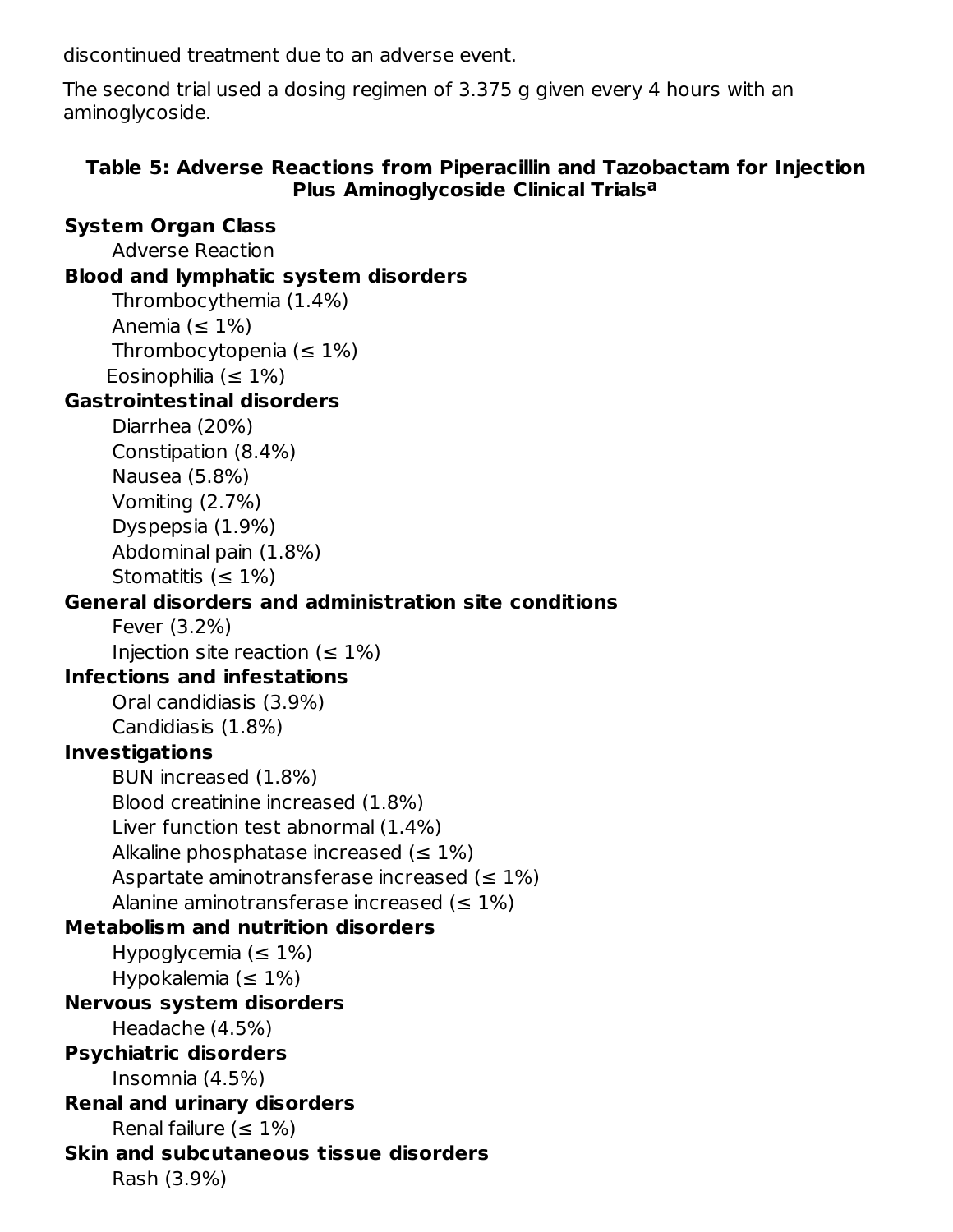#### Rash (3.9%) Pruritus (3.2%)

#### **Vascular disorders**

Thrombophlebitis (1.3%)

Hypotension (1.3%)

<sup>a</sup> For adverse drug reactions that appeared in both studies the higher frequency is presented.

#### Other Trials: Nephrotoxicity

In a randomized, multicenter, controlled trial in 1200 adult critically ill patients, piperacillin/tazobactam was found to be a risk factor for renal failure (odds ratio 1.7, 95% CI 1.18 to 2.43), and associated with delayed recovery of renal function as compared to other beta-lactam antibacterial drugs $^1$  [see Warnings and Precautions  $(5.5)$ ].

Adverse Laboratory Changes (Seen During Clinical Trials)

Of the trials reported, including that of nosocomial lower respiratory tract infections in which a higher dose of piperacillin and tazobactam for injection was used in combination with an aminoglycoside, changes in laboratory parameters include:

Hematologic —decreases in hemoglobin and hematocrit, thrombocytopenia, increases in platelet count, eosinophilia, leukopenia, neutropenia. These patients were withdrawn from therapy; some had accompanying systemic symptoms (e.g., fever, rigors, chills)

Coagulation —positive direct Coombs' test, prolonged prothrombin time, prolonged partial thromboplastin time

Hepatic —transient elevations of AST (SGOT), ALT (SGPT), alkaline phosphatase, bilirubin

Renal—increases in serum creatinine, blood urea nitrogen

Additional laboratory events include abnormalities in electrolytes (i.e., increases and decreases in sodium, potassium, and calcium), hyperglycemia, decreases in total protein or albumin, blood glucose decreased, gamma-glutamyltransferase increased, hypokalemia, and bleeding time prolonged.

#### Clinical Trials in Pediatric Patients

Clinical studies of piperacillin and tazobactam for injection in pediatric patients suggest a similar safety profile to that seen in adults.

In a prospective, randomized, comparative, open-label clinical trial of pediatric patients, 2 to 12 years of age, with intra-abdominal infections (including appendicitis and/or peritonitis), 273 patients were treated with piperacillin and tazobactam for injection 112.5 mg/kg given IV every 8 hours and 269 patients were treated with cefotaxime (50 mg/kg) plus metronidazole (7.5 mg/kg) every 8 hours. In this trial, treatment-emergent adverse events were reported by 146 patients, 73 (26.7%) in the piperacillin and tazobactam for injection group and 73 (27.1%) in the cefotaxime/metronidazole group. Six patients (2.2%) in the piperacillin and tazobactam for injection group and 5 patients (1.9%) in the cefotaxime/metronidazole group discontinued due to an adverse event.

In a retrospective, cohort study, 140 pediatric patients 2 months to less than 18 years of age with nosocomial pneumonia were treated with piperacillin and tazobactam for injection and 267 patients were treated with comparators (which included ticarcillinclavulanate, carbapenems, ceftazidime, cefepime, or ciprofloxacin). The rates of serious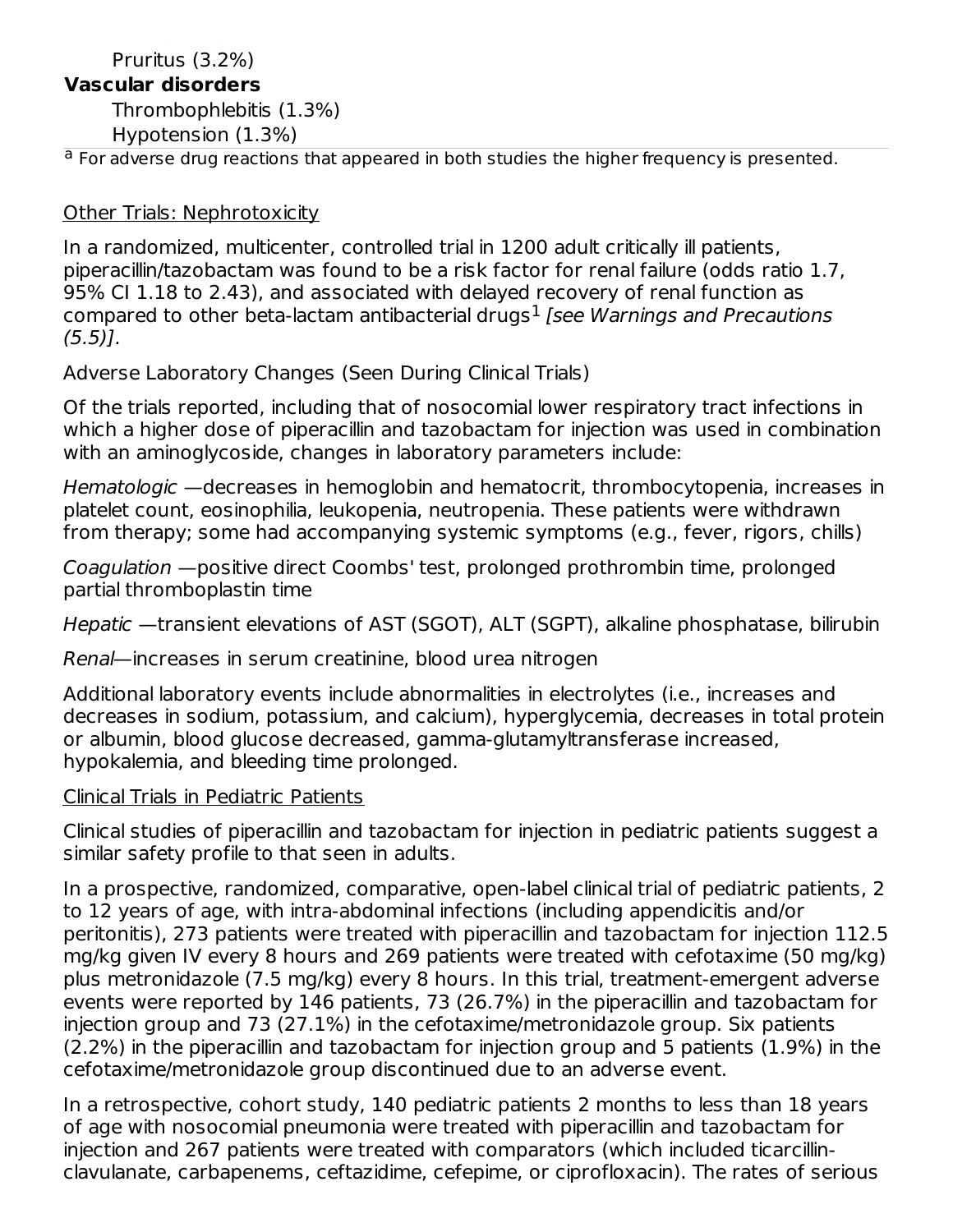adverse reactions were generally similar between the piperacillin and tazobactam for injection and comparator groups, including patients aged 2 months to 9 months treated with piperacillin and tazobactam for injection 90 mg/kg IV every 6 hours and patients older than 9 months and less than 18 years of age treated with piperacillin and tazobactam for injection 112.5 mg/kg IV every 6 hours.

#### **6.2 Postmarketing Experience**

In addition to the adverse drug reactions identified in clinical trials in Table 4 and Table 5, the following adverse reactions have been identified during post-approval use of piperacillin and tazobactam for injection. Because these reactions are reported voluntarily from a population of uncertain size, it is not always possible to reliably estimate their frequency or establish a causal relationship to drug exposure.

Hepatobiliary—hepatitis, jaundice

Hematologic—hemolytic anemia, agranulocytosis, pancytopenia

Immune —hypersensitivity reactions, anaphylactic/anaphylactoid reactions (including shock)

Renal—interstitial nephritis

Nervous system disorders—seizures

Psychiatric disorders—delirium

Respiratory—eosinophilic pneumonia

Skin and Appendages —erythema multiforme, Stevens-Johnson syndrome, toxic epidermal necrolysis, drug reaction with eosinophilia and systemic symptoms, (DRESS), acute generalized exanthematous pustulosis (AGEP), dermatitis exfoliative

Postmarketing experience with piperacillin and tazobactam for injection in pediatric patients suggests a similar safety profile to that seen in adults.

#### **6.3 Additional Experience with Piperacillin**

The following adverse reaction has also been reported for piperacillin for injection:

Skeletal—prolonged muscle relaxation [see Drug Interactions (7.5)].

## **7 DRUG INTERACTIONS**

## **7.1 Aminoglycosides**

Piperacillin may inactivate aminoglycosides by converting them to microbiologically inert amides.

#### In vivo inactivation:

When aminoglycosides are administered in conjunction with piperacillin to patients with end-stage renal disease requiring hemodialysis, the concentrations of the aminoglycosides (especially tobramycin) may be significantly reduced and should be monitored.

Sequential administration of piperacillin and tazobactam for injection and tobramycin to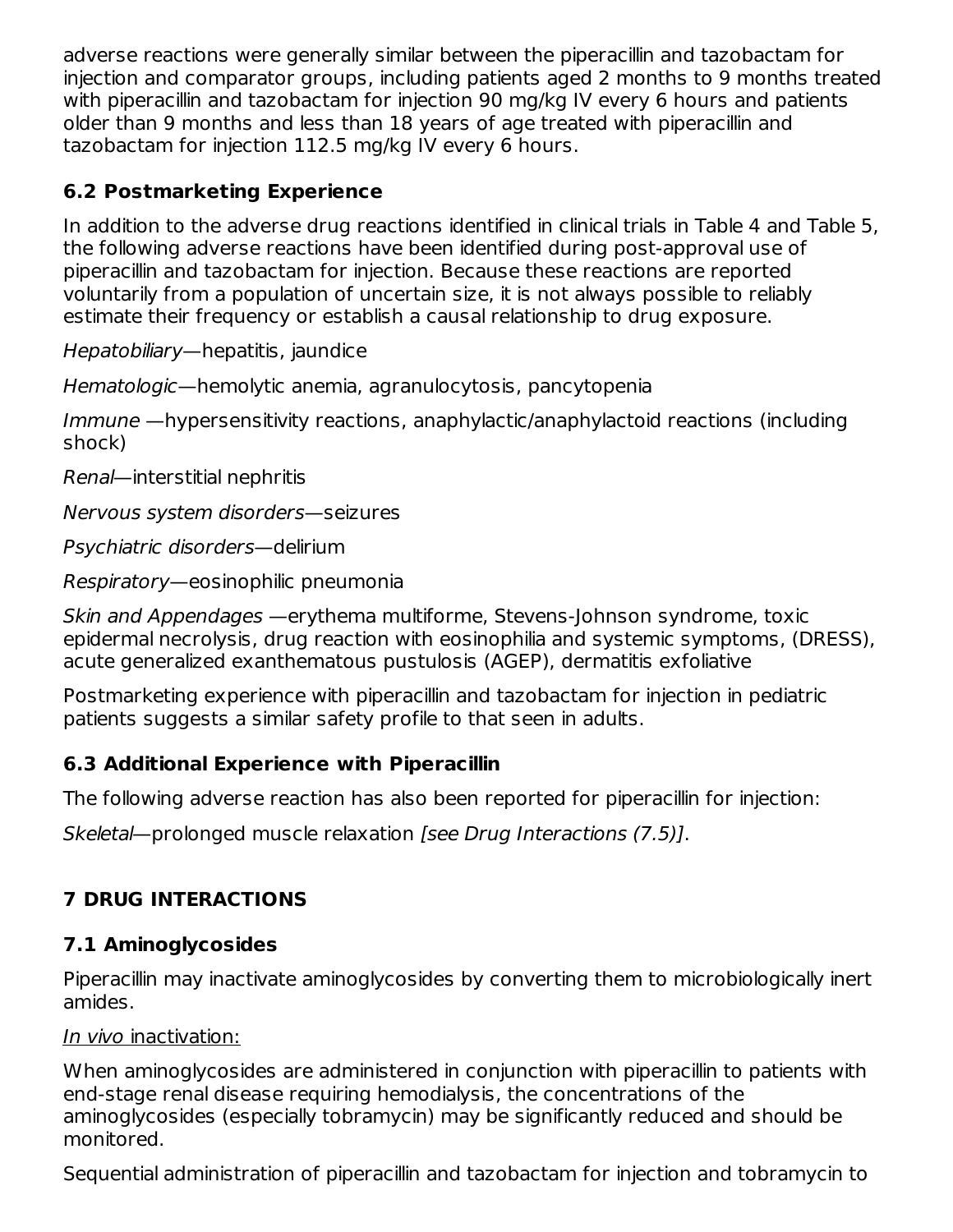patients with either normal renal function or mild to moderate renal impairment has been shown to modestly decrease serum concentrations of tobramycin but no dosage adjustment is considered necessary.

#### In vitro inactivation:

Due to the *in vitro* inactivation of aminoglycosides by piperacillin, piperacillin and tazobactam for injection and aminoglycosides are recommended for separate administration. Piperacillin and tazobactam for injection and aminoglycosides should be reconstituted, diluted, and administered separately when concomitant therapy with aminoglycosides is indicated. Piperacillin and tazobactam for injection, is compatible with amikacin and gentamicin for simultaneous Y-site infusion in certain diluents and at specific concentrations. Piperacillin and tazobactam for injection is not compatible with tobramycin for simultaneous Y-site infusion [see Dosage and Administration (2.7)].

## **7.2 Probenecid**

Probenecid administered concomitantly with piperacillin and tazobactam for injection prolongs the half-life of piperacillin by 21% and that of tazobactam by 71% because probenecid inhibits tubular renal secretion of both piperacillin and tazobactam. Probenecid should not be co-administered with piperacillin and tazobactam for injection unless the benefit outweighs the risk.

## **7.3 Vancomycin**

Studies have detected an increased incidence of acute kidney injury in patients concomitantly administered piperacillin/tazobactam and vancomycin as compared to vancomycin alone [see Warnings and Precautions (5.5)].

Monitor kidney function in patients concomitantly administered with piperacillin/tazobactam and vancomycin.

No pharmacokinetic interactions have been noted between piperacillin/ tazobactam and vancomycin.

## **7.4 Anticoagulants**

Coagulation parameters should be tested more frequently and monitored regularly during simultaneous administration of high doses of heparin, oral anticoagulants, or other drugs that may affect the blood coagulation system or the thrombocyte function [see Warnings and Precautions (5.3)].

#### **7.5 Vecuronium**

Piperacillin when used concomitantly with vecuronium has been implicated in the prolongation of the neuromuscular blockade of vecuronium. Piperacillin and tazobactam for injection could produce the same phenomenon if given along with vecuronium. Due to their similar mechanism of action, it is expected that the neuromuscular blockade produced by any of the non-depolarizing muscle relaxants could be prolonged in the presence of piperacillin. Monitor for adverse reactions related to neuromuscular blockade (see package insert for vecuronium bromide).

## **7.6 Methotrexate**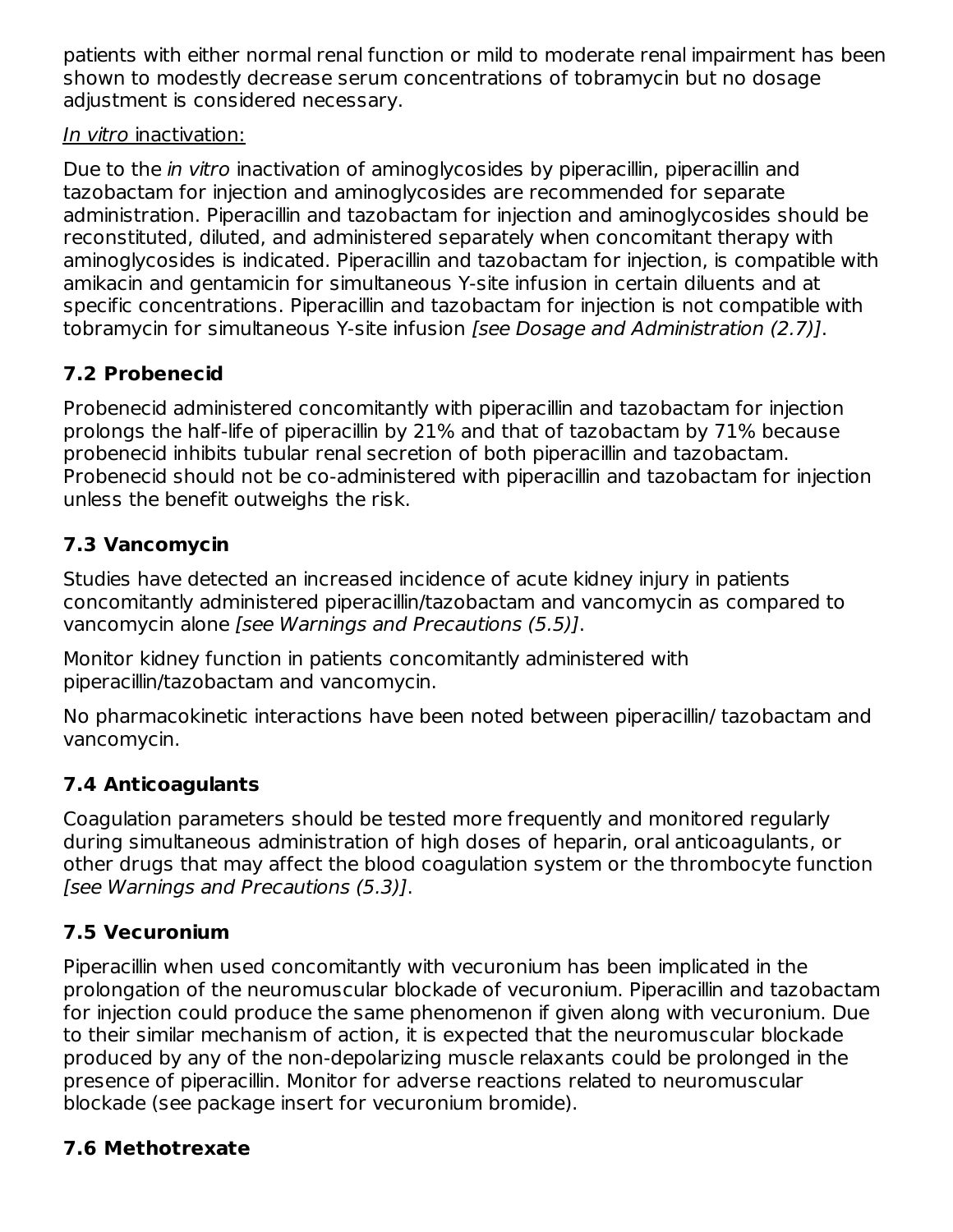Limited data suggests that co-administration of methotrexate and piperacillin may reduce the clearance of methotrexate due to competition for renal secretion. The impact of tazobactam on the elimination of methotrexate has not been evaluated. If concurrent therapy is necessary, serum concentrations of methotrexate as well as the signs and symptoms of methotrexate toxicity should be frequently monitored.

## **7.7 Effects on Laboratory Tests**

There have been reports of positive test results using the Bio-Rad Laboratories Platelia Aspergillus EIA test in patients receiving piperacillin/tazobactam injection who were subsequently found to be free of Aspergillus infection. Cross-reactions with non-Aspergillus polysaccharides and polyfuranoses with the Bio-Rad Laboratories Platelia Aspergillus EIA test have been reported. Therefore, positive test results in patients receiving piperacillin/tazobactam should be interpreted cautiously and confirmed by other diagnostic methods.

As with other penicillins, the administration of piperacillin and tazobactam for injection may result in a false-positive reaction for glucose in the urine using a copper-reduction method (CLINITEST $^{\circledR}$ ). It is recommended that glucose tests based on enzymatic glucose oxidase reactions be used.

## **8 USE IN SPECIFIC POPULATIONS**

#### **8.1 Pregnancy**

#### Risk Summary

Piperacillin and tazobactam cross the placenta in humans. However, there are insufficient data with piperacillin and/or tazobactam in pregnant women to inform a drug-associated risk for major birth defects and miscarriage. No fetal structural abnormalities were observed in rats or mice when piperacillin/tazobactam was administered intravenously during organogenesis at doses 1 to 2 times and 2 to 3 times the human dose of piperacillin and tazobactam, respectively, based on body-surface area (mg/m<sup>2</sup>). However, fetotoxicity in the presence of maternal toxicity was observed in developmental toxicity and peri/postnatal studies conducted in rats (intraperitoneal administration prior to mating and throughout gestation or from gestation day 17 through lactation day 21) at doses less than the maximum recommended human daily dose based on body-surface area (mg/m<sup>2</sup>) [see Data].

The background risk of major birth defects and miscarriage for the indicated population is unknown. In the U.S. general population, the estimated background risk of major birth defects and miscarriage in clinically recognized pregnancies is 2-4% and 15-20%, respectively.

#### Data

#### Animal Data

In embryo-fetal development studies in mice and rats, pregnant animals received intravenous doses of piperacillin/tazobactam up to 3,000/750 mg/kg/day during the period of organogenesis. There was no evidence of teratogenicity up to the highest dose evaluated, which is 1 to 2 times and 2 to 3 times the human dose of piperacillin and tazobactam, in mice and rats respectively, based on body-surface area (mg/m<sup>2</sup>). Fetal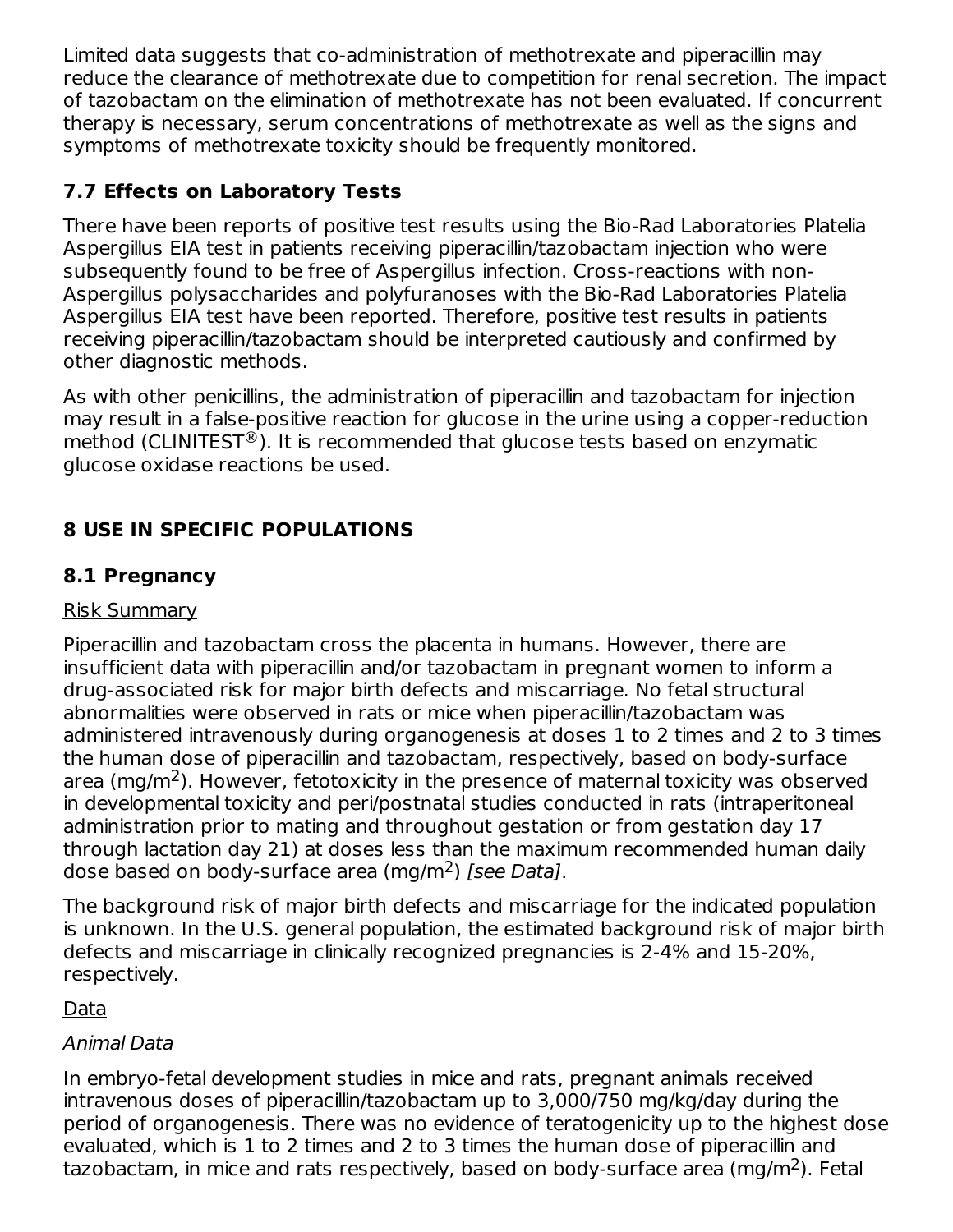body weights were reduced in rats at maternally toxic doses at or above 500/62.5 mg/kg/day, minimally representing 0.4 times the human dose of both piperacillin and tazobactam based on body-surface area (mg/m<sup>2</sup>).

A fertility and general reproduction study in rats using intraperitoneal administration of tazobactam or the combination piperacillin/tazobactam prior to mating and through the end of gestation, reported a decrease in litter size in the presence of maternal toxicity at 640 mg/ kg/day tazobactam (4 times the human dose of tazobactam based on bodysurface area), and decreased litter size and an increase in fetuses with ossification delays and variations of ribs, concurrent with maternal toxicity at  $\geq 640/160$  mg/kg/day piperacillin/tazobactam (0.5 times and 1 times the human dose of piperacillin and tazobactam, respectively, based on body-surface area).

Peri/postnatal development in rats was impaired with reduced pup weights, increased stillbirths, and increased pup mortality concurrent with maternal toxicity after intraperitoneal administration of tazobactam alone at doses ≥ 320 mg/kg/day (2 times the human dose based on body surface area) or of the combination piperacillin/ tazobactam at doses  $\geq 640/160$  mg/kg/day (0.5 times and 1 times the human dose of piperacillin and tazobactam, respectively, based on body-surface area) from gestation day 17 through lactation day 21.

## **8.2 Lactation**

#### Risk Summary

Piperacillin is excreted in human milk; tazobactam concentrations in human milk have not been studied. No information is available on the effects of piperacillin and tazobactam on the breastfed child or on milk production. The developmental and health benefits of breastfeeding should be considered along with the mother's clinical need for piperacillin and tazobactam for injection and any potential adverse effects on the breastfed child from piperacillin and tazobactam for injection or from the underlying maternal condition.

#### **8.4 Pediatric Use**

The safety and effectiveness of piperacillin and tazobactam for injection for intraabdominal infections, and nosocomial pneumonia have been established in pediatric patients 2 months of age and older.

Use of piperacillin and tazobactam for injection in pediatric patients 2 months of age and older with intra-abdominal infections including appendicitis and/or peritonitis is supported by evidence from well-controlled studies and pharmacokinetic studies in adults and in pediatric patients. This includes a prospective, randomized, comparative, open-label clinical trial with 542 pediatric patients 2 to 12 years of age with intra-abdominal infections (including appendicitis and/ or peritonitis), in which 273 pediatric patients received piperacillin/ tazobactam [see Adverse Reactions (6.1) and Clinical Pharmacology (12.3)].

Use of piperacillin and tazobactam for injection in pediatric patients 2 months of age and older with nosocomial pneumonia is supported by evidence from well-controlled studies in adults with nosocomial pneumonia, a simulation study performed with a population pharmacokinetic model, and a retrospective, cohort study of pediatric patients with nosocomial pneumonia in which 140 pediatric patients were treated with piperacillin and tazobactam for injection and 267 patients treated with comparators (which included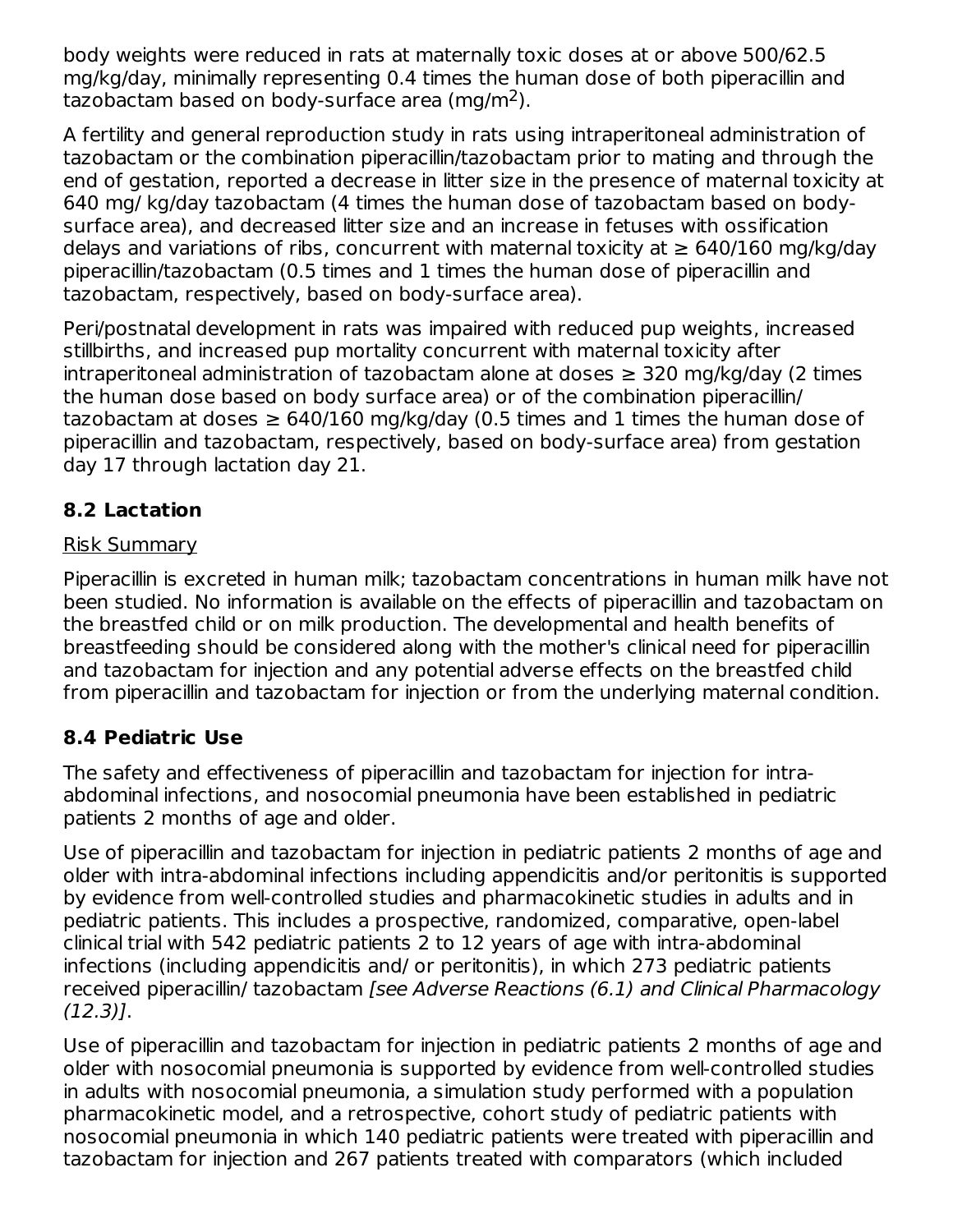ticarcillin- clavulanate, carbapenems, ceftazidime, cefepime, or ciprofloxacin) [see Adverse Reactions (6.1) and Clinical Pharmacology (12.3)].

The safety and effectiveness of piperacillin and tazobactam for injection have not been established in pediatric patients less than 2 months of age [see Clinical Pharmacology (12) and Dosage and Administration (2)].

Dosage of piperacillin and tazobactam for injection in pediatric patients with renal impairment has not been determined.

#### **8.5 Geriatric Use**

Patients over 65 years are not at an increased risk of developing adverse effects solely because of age. However, dosage should be adjusted in the presence of renal impairment [see Dosage and Administration (2)].

In general, dose selection for an elderly patient should be cautious, usually starting at the low end of the dosing range, reflecting the greater frequency of decreased hepatic, renal, or cardiac function, and of concomitant disease or other drug therapy.

Piperacillin and tazobactam for injection contains 54 mg (2.35 mEq) of sodium per gram of piperacillin in the combination product. At the usual recommended doses, patients would receive between 648 and 864 mg/day (28.2 and 37.6 mEq) of sodium. The geriatric population may respond with a blunted natriuresis to salt loading. This may be clinically important with regard to such diseases as congestive heart failure.

This drug is known to be substantially excreted by the kidney, and the risk of toxic reactions to this drug may be greater in patients with impaired renal function. Because elderly patients are more likely to have decreased renal function, care should be taken in dose selection, and it may be useful to monitor renal function.

#### **8.6 Renal Impairment**

In patients with creatinine clearance  $\leq 40$  mL/min and dialysis patients (hemodialysis and CAPD), the intravenous dose of piperacillin and tazobactam for injection should be reduced to the degree of renal function impairment *[see Dosage and Administration (2)]*.

## **8.7 Hepatic Impairment**

Dosage adjustment of piperacillin and tazobactam for injection is not warranted in patients with hepatic cirrhosis [see Clinical Pharmacology (12.3)].

## **8.8 Patients with Cystic Fibrosis**

As with other semisynthetic penicillins, piperacillin therapy has been associated with an increased incidence of fever and rash in cystic fibrosis patients.

## **10 OVERDOSAGE**

There have been postmarketing reports of overdose with piperacillin/ tazobactam. The majority of those events experienced, including nausea, vomiting, and diarrhea, have also been reported with the usual recommended dosages. Patients may experience neuromuscular excitability or seizures if higher than recommended doses are given intravenously (particularly in the presence of renal failure) [see Warnings and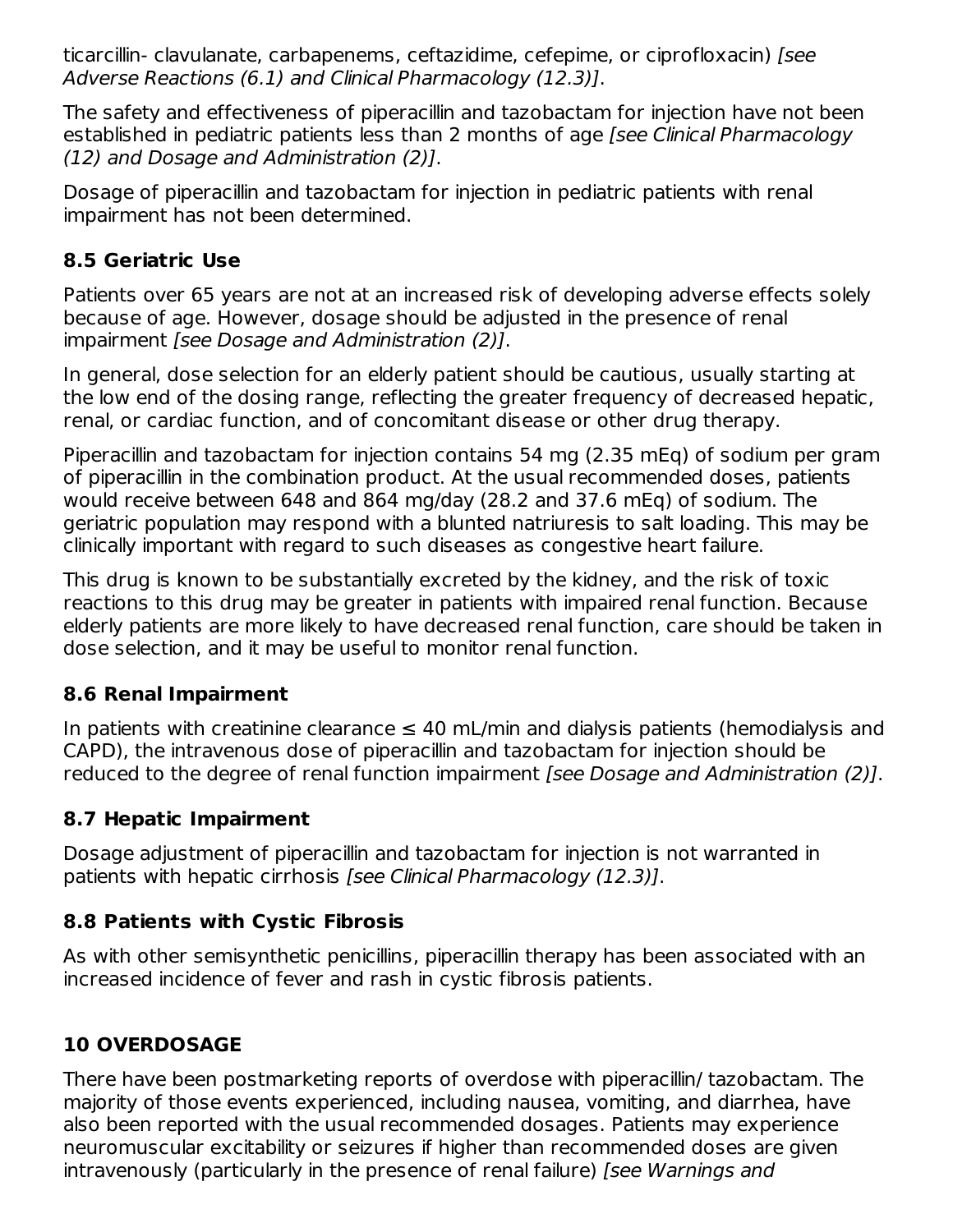Precautions (5.4)].

Treatment should be supportive and symptomatic according to the patient's clinical presentation. Excessive serum concentrations of either piperacillin or tazobactam may be reduced by hemodialysis. Following a single 3.375 g dose of piperacillin/tazobactam, the percentage of the piperacillin and tazobactam dose removed by hemodialysis was approximately 31% and 39%, respectively [see Clinical Pharmacology (12)].

## **11 DESCRIPTION**

Piperacillin and tazobactam for injection, USP is an injectable antibacterial combination product consisting of the semisynthetic antibacterial piperacillin sodium and the betalactamase inhibitor tazobactam sodium for intravenous administration.

Piperacillin sodium is derived from  $D(-)$ - $\alpha$ -aminobenzyl-penicillin. The chemical name of piperacillin sodium is sodium (2S,5R,6R)-6-[(R)-2-(4-ethyl-2,3-dioxo-1-piperazinecarboxamido)-2-phenylacetamido]-3,3-dimethyl-7-oxo-4-thia-1 azabicyclo[3.2.0]heptane-2-carboxylate. The structure of piperacillin sodium is:



Tazobactam sodium, a derivative of the penicillin nucleus, is a penicillanic acid sulfone. Its chemical name is sodium (2S,3S,5R)-3-methyl-7-oxo-3-(1H-1,2,3-triazol-1-ylmethyl)-4 thia-1-azabicyclo[3.2.0] heptane-2-carboxylate-4,4-dioxide. The structure of tazobactam sodium is: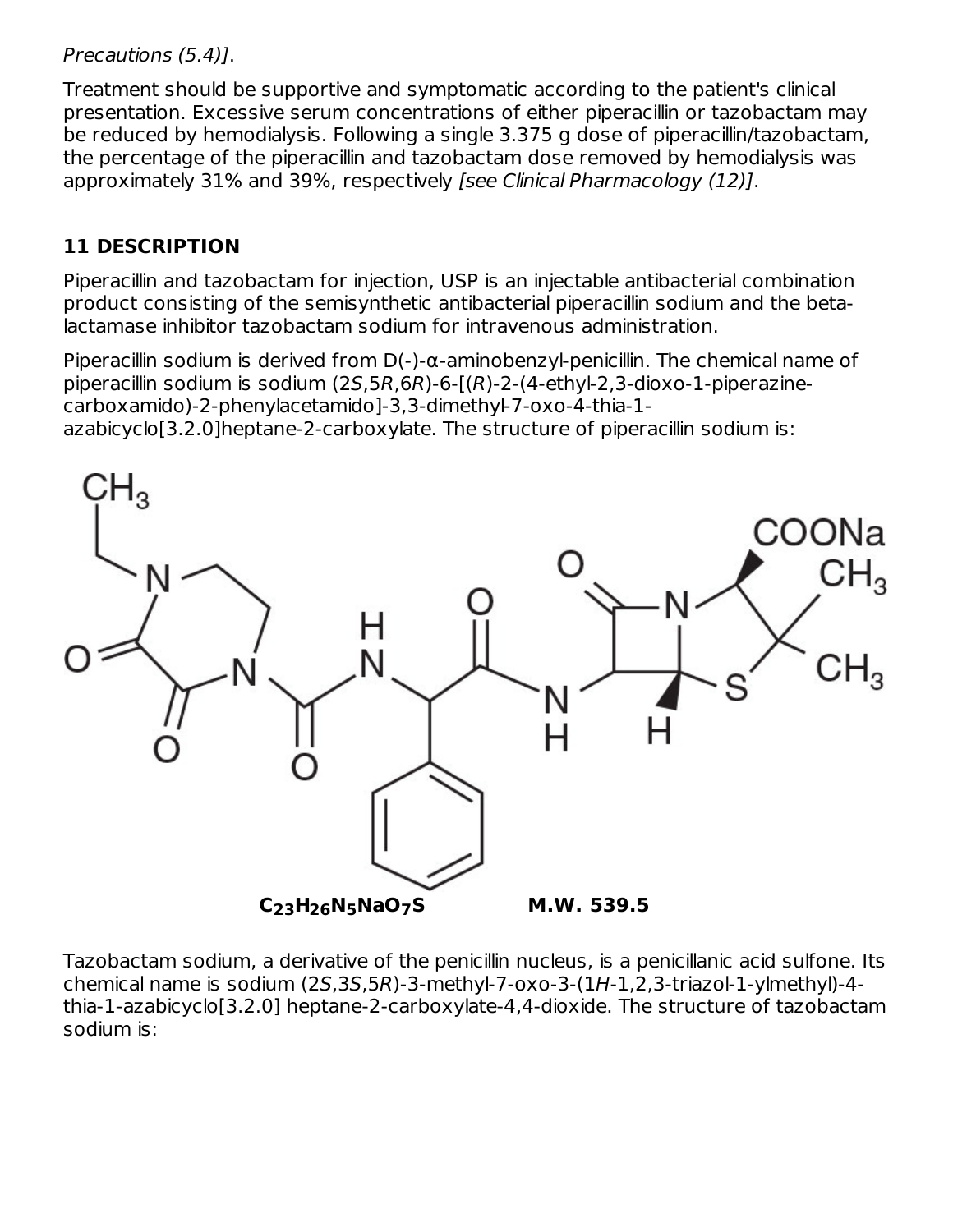

Piperacillin and tazobactam for injection, USP contains a total of 2.35 mEq (54 mg) of sodium (Na<sup>+</sup>) per gram of piperacillin in the combination product.

Piperacillin and tazobactam for injection, USP is a white to off-white sterile, cryodesiccated powder consisting of piperacillin and tazobactam as their sodium salts packaged in glass vials. The product does not contain excipients or preservatives.

- Each Piperacillin and Tazobactam for Injection 2.25 g single dose vial contains an amount of drug sufficient for withdrawal of piperacillin sodium equivalent to 2 grams of piperacillin and tazobactam sodium equivalent to 0.25 g of tazobactam.
- Each Piperacillin and Tazobactam for Injection 3.375 g single dose vial contains an amount of drug sufficient for withdrawal of piperacillin sodium equivalent to 3 grams of piperacillin and tazobactam sodium equivalent to 0.375 g of tazobactam.
- Each Piperacillin and Tazobactam for Injection 4.5 g single dose vial contains an amount of drug sufficient for withdrawal of piperacillin sodium equivalent to 4 grams of piperacillin and tazobactam sodium equivalent to 0.5 g of tazobactam.

Meets USP Organic Impurities, Procedure 1.

## **12 CLINICAL PHARMACOLOGY**

#### **12.1 Mechanism of Action**

Piperacillin and tazobactam for injection is an antibacterial drug [see Microbiology (12.4)].

## **12.2 Pharmacodynamics**

The pharmacodynamic parameter for piperacillin/tazobactam that is most predictive of clinical and microbiological efficacy is time above MIC.

## **12.3 Pharmacokinetics**

The mean and coefficients of variation (CV%) for the pharmacokinetic parameters of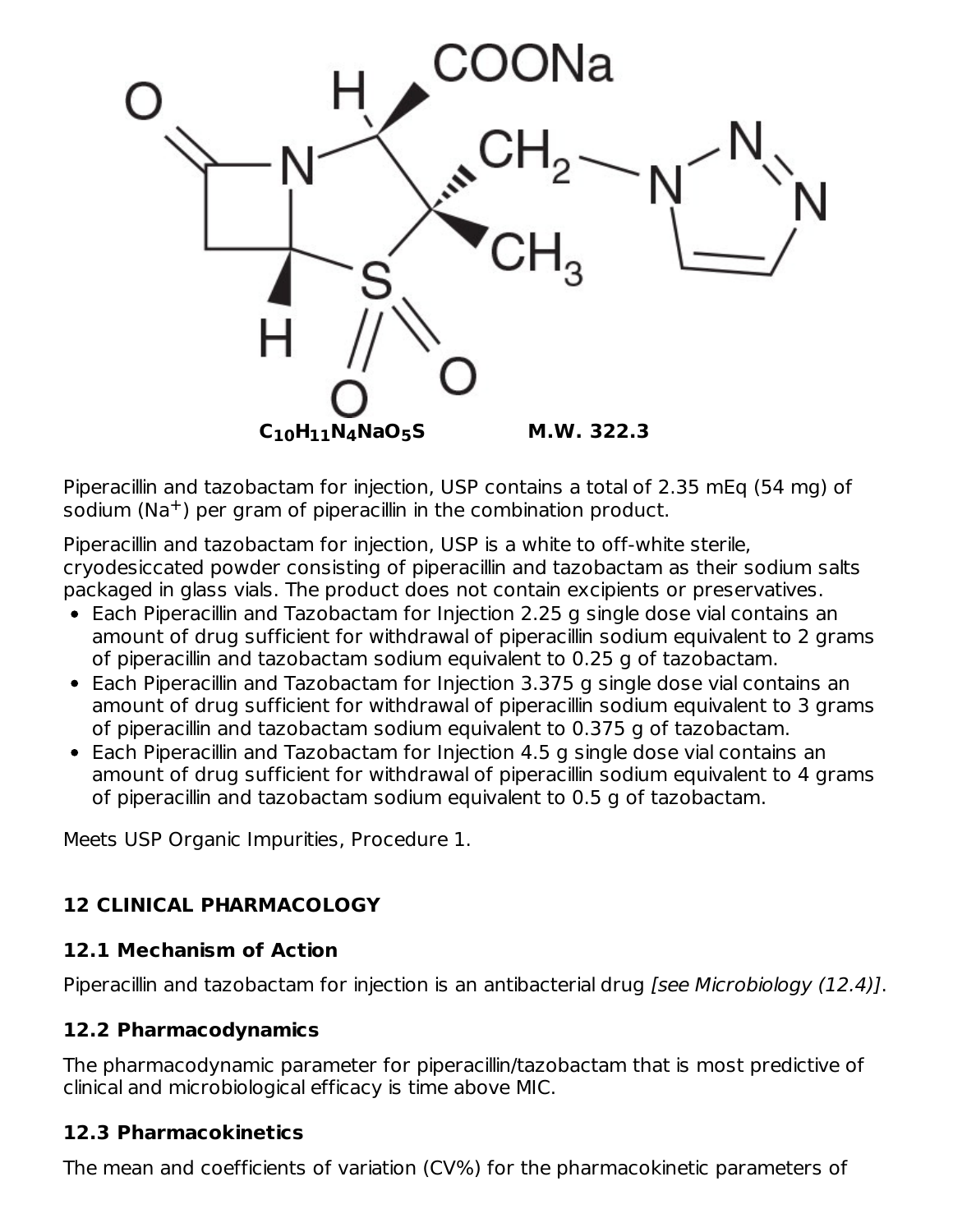| <b>Piperacillin</b>     |                             |                        |           |     |           |                 |  |
|-------------------------|-----------------------------|------------------------|-----------|-----|-----------|-----------------|--|
| Piperacillin/Tazobactam | $\mathsf{C}_{\mathsf{max}}$ | <b>AUC<sup>b</sup></b> | <b>CL</b> | V   | $T_{1/2}$ | CL <sub>R</sub> |  |
| Dose <sup>a</sup>       | (mcg/mL)                    | $(mcg\cdot h/mL)$      | (mL/min)  | (L) | (h)       | (mL/min)        |  |
| $2.25$ g                | 134                         | 131 [14]               | 257       |     | 17.4 0.79 |                 |  |
| $3.375$ g               | 242                         | 242 [10]               | 207       |     | 15.1 0.84 | 140             |  |
| 4.5 $g$                 | 298                         | 322 [16]               | 210       |     | 15.4 0.84 | $- -$           |  |
|                         |                             | <b>Tazobactam</b>      |           |     |           |                 |  |
| Piperacillin/Tazobactam | $\mathsf{C}_{\textsf{max}}$ | AUC <sup>b</sup>       | <b>CL</b> | V   | $T_{1/2}$ | CL <sub>R</sub> |  |
| Dose <sup>a</sup>       | (mcg/mL)                    | $(mcg\cdot h/mL)$      | (mL/min)  | (L) | (h)       | (mL/min)        |  |
| 2.25g                   | 15                          | 16.0 [21]              | 258       |     | 17.0 0.77 |                 |  |
| $3.375$ g               | 24                          | 25.0 [8]               | 251       |     | 14.8 0.68 | 166             |  |
| 4.5 $q$                 | 34                          | 39.8 [15]              | 206       |     | 14.7 0.82 | $- -$           |  |

#### **Table 7: Mean (CV%) Piperacillin and Tazobactam PK Parameters**

<sup>a</sup> Piperacillin and tazobactam were given in combination, infused over 30 minutes.

<sup>b</sup> Numbers in [ ]parentheses are coefficients of variation [CV%].

 $\mathsf{C}_{\mathsf{max}}$  : maximum observed concentration, AUC: Area under the curve, CL= clearance,

 $\mathsf{CL}_\mathsf{R}\mathsf{=}$  Renal clearance V=volume of distribution,  $\mathsf{T}_{\mathsf{1/2}}\mathsf{=}$  elimination half-life

Peak plasma concentrations of piperacillin and tazobactam are attained immediately after completion of an intravenous infusion of piperacillin and tazobactam for injection. Piperacillin plasma concentrations, following a 30-minute infusion of piperacillin and tazobactam for injection, were similar to those attained when equivalent doses of piperacillin were administered alone. Steady-state plasma concentrations of piperacillin and tazobactam were similar to those attained after the first dose due to the short halflives of piperacillin and tazobactam.

#### **Distribution**

Both piperacillin and tazobactam are approximately 30% bound to plasma proteins. The protein binding of either piperacillin or tazobactam is unaffected by the presence of the other compound. Protein binding of the tazobactam metabolite is negligible.

Piperacillin and tazobactam are widely distributed into tissues and body fluids including intestinal mucosa, gallbladder, lung, female reproductive tissues (uterus, ovary, and fallopian tube), interstitial fluid, and bile. Mean tissue concentrations are generally 50% to 100% of those in plasma. Distribution of piperacillin and tazobactam into cerebrospinal fluid is low in subjects with non-inflamed meninges, as with other penicillins (see Table 8).

#### **Table 8: Piperacillin/Tazobactam Concentrations in Selected Tissues and Fluids after Single 4 g/0.5 g 30-min IV Infusion of Piperacillin and Tazobactam for Injection**

|                     |    | Sampling         | Mean PIP      | Tissue:      | Tazo          | Tazo Tissue:  |
|---------------------|----|------------------|---------------|--------------|---------------|---------------|
| Tissue or           |    | periodb          | Concentration | Plasma       | Concentration | Plasma        |
| Fluid               | Nа | (h)              | Range (mg/L)  | Range        | Range (mg/L)  | Range         |
| Skin                |    | $ 35 $ 0.5 - 4.5 | 34.8 - 94.2   | $0.60 - 1.1$ | $4.0 - 7.7$   | $0.49 - 0.93$ |
| <b>Fatty Tissue</b> |    |                  |               | $0.097 -$    |               |               |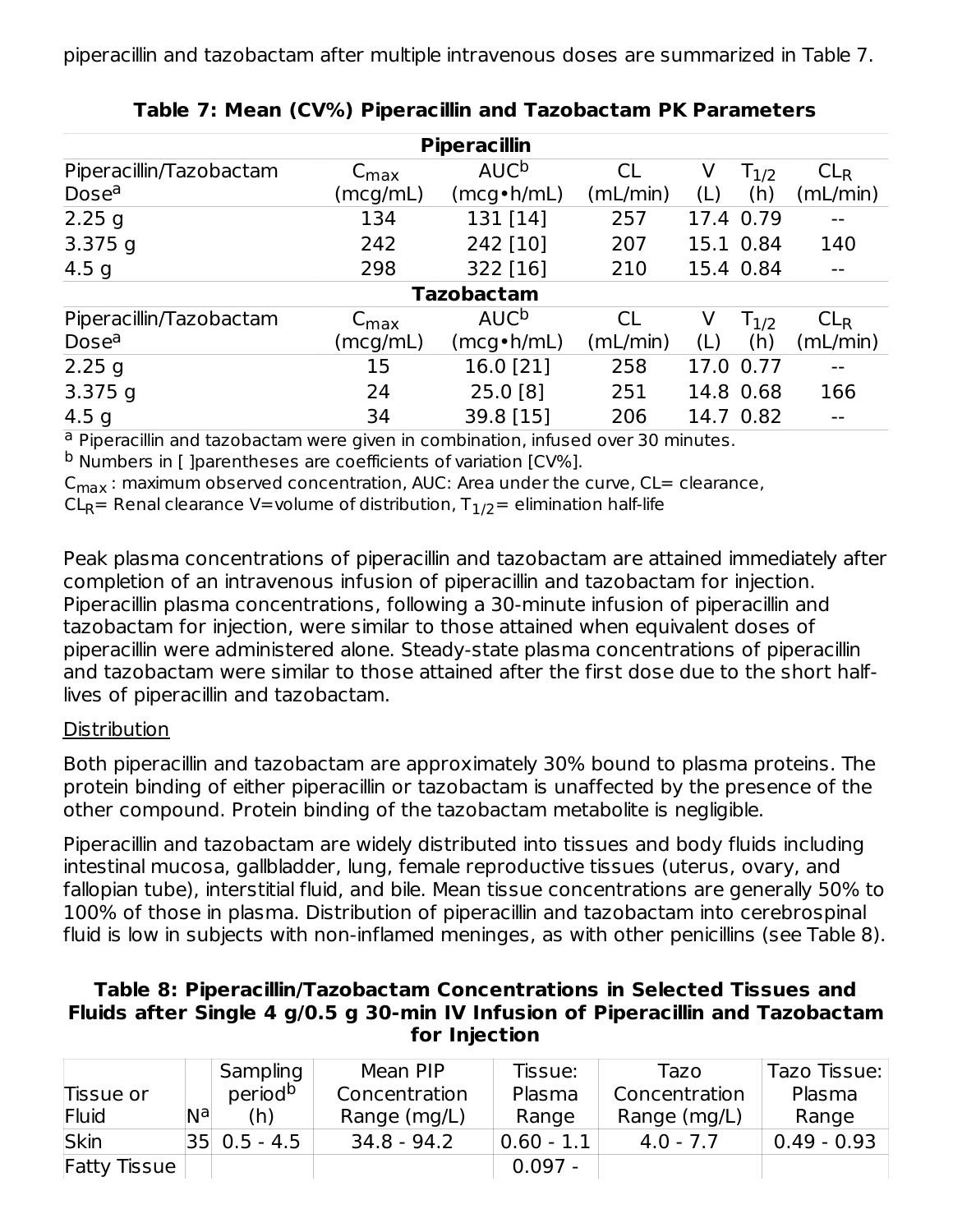|                                                                                                      |   | 37 0.5 - 4.5     | $4.0 - 10.1$  | 0.115           | $0.7 - 1.5$  | $0.10 - 0.13$ |
|------------------------------------------------------------------------------------------------------|---|------------------|---------------|-----------------|--------------|---------------|
| Muscle                                                                                               |   | $36$ 0.5 - 4.5   | $9.4 - 23.3$  | $0.29 - 0.18$   | $1.4 - 2.7$  | $0.18 - 0.30$ |
| Proximal<br>Intestinal                                                                               |   |                  |               |                 |              |               |
| Mucosa                                                                                               | 7 | $1.5 - 2.5$      | 31.4          | 0.55            | 10.3         | 1.15          |
| <b>Distal</b><br><i>Intestinal</i>                                                                   |   |                  |               |                 |              |               |
| Mucosa                                                                                               | 7 | $1.5 - 2.5$      | 31.2          | 0.59            | 14.5         | 2.1           |
| Appendix                                                                                             |   | $ 22 $ 0.5 - 2.5 | $26.5 - 64.1$ | $ 0.43 - 0.53 $ | $9.1 - 18.6$ | $0.80 - 1.35$ |
| $\vert a \vert$ Each subject provided a single sample.<br>$ b $ Time from the start of the infusion. |   |                  |               |                 |              |               |

#### **Metabolism**

Piperacillin is metabolized to a minor microbiologically active desethyl metabolite. Tazobactam is metabolized to a single metabolite that lacks pharmacological and antibacterial activities.

#### Excretion

Following single or multiple piperacillin and tazobactam for injection doses to healthy subjects, the plasma half-life of piperacillin and of tazobactam ranged from 0.7 to 1.2 hours and was unaffected by dose or duration of infusion.

Both piperacillin and tazobactam are eliminated via the kidney by glomerular filtration and tubular secretion. Piperacillin is excreted rapidly as unchanged drug with 68% of the administered dose excreted in the urine. Tazobactam and its metabolite are eliminated primarily by renal excretion with 80% of the administered dose excreted as unchanged drug and the remainder as the single metabolite. Piperacillin, tazobactam and desethyl piperacillin are also secreted into the bile.

#### Specific Populations

#### Renal Impairment

After the administration of single doses of piperacillin/tazobactam to subjects with renal impairment, the half-life of piperacillin and of tazobactam increases with decreasing creatinine clearance. At creatinine clearance below 20 mL/min, the increase in half-life is twofold for piperacillin and fourfold for tazobactam compared to subjects with normal renal function. Dosage adjustments for piperacillin and tazobactam for injection are recommended when creatinine clearance is below 40 mL/min in patients receiving the usual recommended daily dose of piperacillin and tazobactam for injection. See Dosage and Administration (2) for specific recommendations for the treatment of patients with renal impairment.

Hemodialysis removes 30% to 40% of a piperacillin/tazobactam dose with an additional 5% of the tazobactam dose removed as the tazobactam metabolite. Peritoneal dialysis removes approximately 6% and 21% of the piperacillin and tazobactam doses, respectively, with up to 16% of the tazobactam dose removed as the tazobactam metabolite. For dosage recommendations for patients undergoing hemodialysis [see Dosage and Administration (2)].

Hepatic Impairment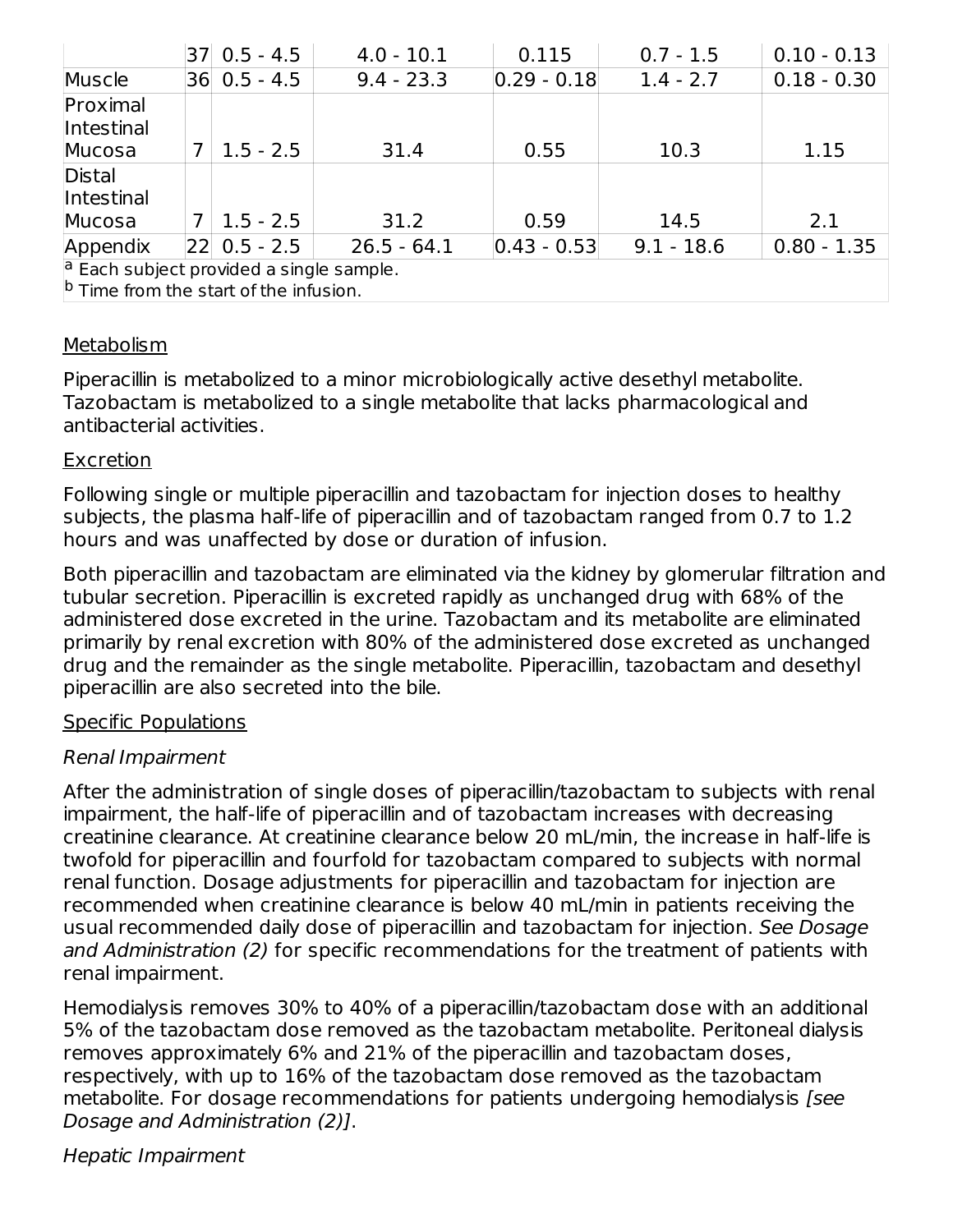The half-life of piperacillin and of tazobactam increases by approximately 25% and 18%, respectively, in patients with hepatic cirrhosis compared to healthy subjects. However, this difference does not warrant dosage adjustment of piperacillin and tazobactam for injection due to hepatic cirrhosis.

#### Pediatrics

Piperacillin and tazobactam pharmacokinetics were studied in pediatric patients 2 months of age and older. The clearance of both compounds is slower in the younger patients compared to older children and adults.

In a population PK analysis, estimated clearance for 9 month-old to 12 year-old patients was comparable to adults, with a population mean (SE) value of 5.64 (0.34) mL/min/kg. The piperacillin clearance estimate is 80% of this value for pediatric patients 2 - 9 months old. In patients younger than 2 months of age, clearance of piperacillin is slower compared to older children; however, it is not adequately characterized for dosing recommendations. The population mean (SE) for piperacillin volume distribution is 0.243 (0.011) L/kg and is independent of age.

#### **Geriatrics**

The impact of age on the pharmacokinetics of piperacillin and tazobactam was evaluated in healthy male subjects, aged  $18 - 35$  years (n=6) and aged 65 to 80 years (n=12). Mean half-life for piperacillin and tazobactam was 32% and 55% higher, respectively, in the elderly compared to the younger subjects. This difference may be due to age-related changes in creatinine clearance.

#### Race

The effect of race on piperacillin and tazobactam was evaluated in healthy male volunteers. No difference in piperacillin or tazobactam pharmacokinetics was observed between Asian (n=9) and Caucasian (n=9) healthy volunteers who received single 4/0.5 g doses.

#### Drug Interactions

The potential for pharmacokinetic drug interactions between piperacillin and tazobactam for injection and aminoglycosides, probenecid, vancomycin, heparin, vecuronium, and methotrexate has been evaluated [see Drug Interactions (7)].

## **12.4 Microbiology**

## Mechanism of Action

Piperacillin sodium exerts bactericidal activity by inhibiting septum formation and cell wall synthesis of susceptible bacteria. In vitro, piperacillin is active against a variety of Grampositive and Gram- negative aerobic and anaerobic bacteria. Tazobactam sodium has little clinically relevant in vitro activity against bacteria due to its reduced affinity to penicillin-binding proteins. It is, however, a beta-lactamase inhibitor of the Molecular class A enzymes, including Richmond-Sykes class III (Bush class 2b & 2b') penicillinases and cephalosporinases. It varies in its ability to inhibit class II and IV (2a & 4) penicillinases. Tazobactam does not induce chromosomally- mediated beta-lactamases at tazobactam concentrations achieved with the recommended dosage regimen.

## Antimicrobial Activity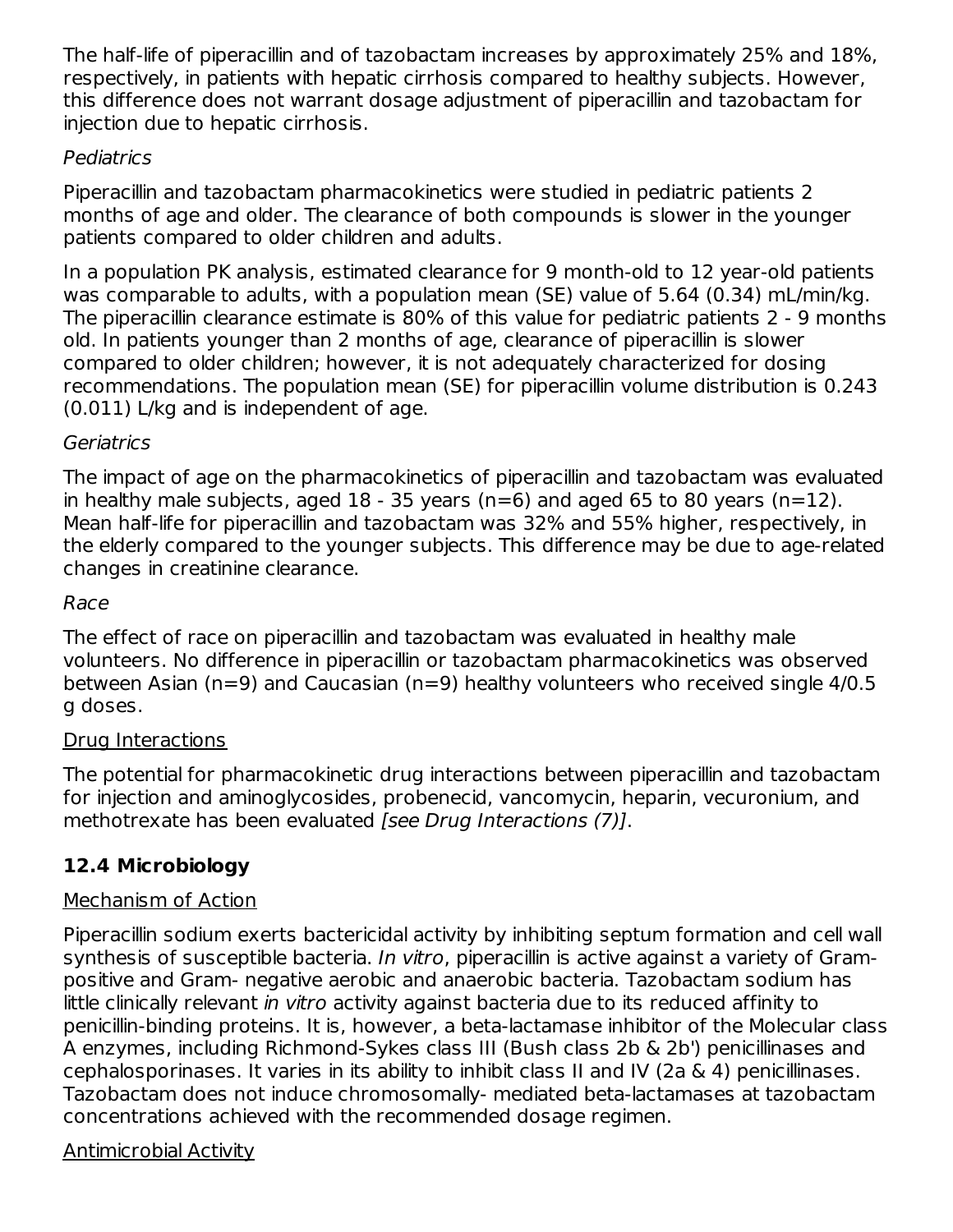Piperacillin/tazobactam has been shown to be active against most isolates of the following microorganisms both in vitro and in clinical infections *[see Indications and* Usage (1)]:

Aerobic bacteria

Gram-positive bacteria

Staphylococcus aureus (methicillin susceptible isolates only)

Gram-negative bacteria

Acinetobacter baumannii

Escherichia coli

Haemophilus influenzae (excluding beta-lactamase negative, ampicillin-resistant isolates)

Klebsiella pneumoniae

Pseudomonas aeruginosa (given in combination with an aminoglycoside to which the isolate is susceptible)

Anaerobic bacteria

Bacteroides fragilis group (B. fragilis, B. ovatus, B. thetaiotaomicron, and B. vulgatus)

The following in vitro data are available, but their clinical significance is unknown.

At least 90 percent of the following bacteria exhibit an *in vitro* minimum inhibitory concentration (MIC) less than or equal to the susceptible breakpoint for piperacillin/tazobactam against isolates of similar genus or organism group.

However, the efficacy of piperacillin/tazobactam in treating clinical infections caused by these bacteria has not been established in adequate and well-controlled clinical trials.

Aerobic bacteria

Gram-positive bacteria

Enterococcus faecalis (ampicillin or penicillin-susceptible isolates only)

Staphylococcus epidermidis (methicillin susceptible isolates only)

Streptococcus agalactiae †

Streptococcus pneumoniae<sup>t</sup> (penicillin-susceptible isolates only)

Streptococcus pyogenes †

Viridans group streptococci †

Gram-negative bacteria

Citrobacter koseri

Moraxella catarrhalis

Morganella morganii

Neisseria gonorrhoeae

Proteus mirabilis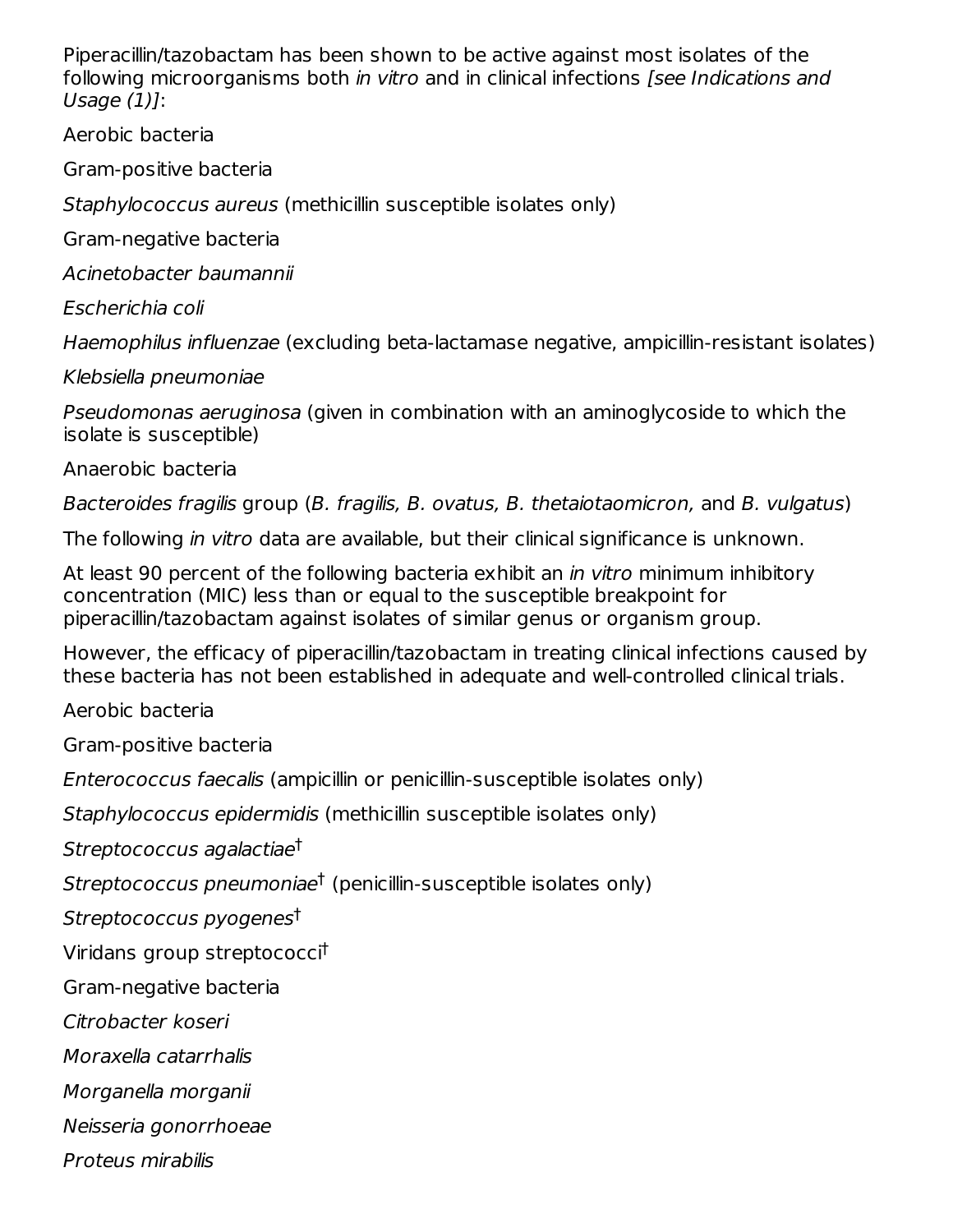Proteus vulgaris

- Serratia marcescens
- Providencia stuartii
- Providencia rettgeri
- Salmonella enterica
- Anaerobic bacteria
- Clostridium perfringens
- Bacteroides distasonis
- Prevotella melaninogenica

 $^\dagger$  These are not beta-lactamase producing bacteria and, therefore, are susceptible to piperacillin alone.

Susceptibility Testing

For specific information regarding susceptibility test interpretive criteria and associated test methods and quality control standards recognized by FDA for this drug, please see:

https://www.fda.gov/STIC.

## **13 NONCLINICAL TOXICOLOGY**

## **13.1 Carcinogenesis, Mutagenesis, Impairment of Fertility**

#### **Carcinogenesis**

Long-term carcinogenicity studies in animals have not been conducted with piperacillin/tazobactam, piperacillin, or tazobactam.

#### **Mutagenesis**

Piperacillin/tazobactam was negative in microbial mutagenicity assays, the unscheduled DNA synthesis (UDS) test, a mammalian point mutation (Chinese hamster ovary cell HPRT) assay, and a mammalian cell (BALB/c-3T3) transformation assay. In vivo, piperacillin/ tazobactam did not induce chromosomal aberrations in rats.

#### **Fertility**

Reproduction studies have been performed in rats and have revealed no evidence of impaired fertility when piperacillin/tazobactam is administered intravenously up to a dose of 1,280/320 mg/kg piperacillin/ tazobactam, which is similar to the maximum recommended human daily dose based on body-surface area (mg/m<sup>2</sup>).

## **15 REFERENCES**

1. Jensen J-US, Hein L, Lundgren B, et al. BMJ Open 2012; 2:e000635. doi:10.1136.

CLINITEST $\mathcal{P}$  is a registered trademark of Siemens Healthcare Diagnostics Inc.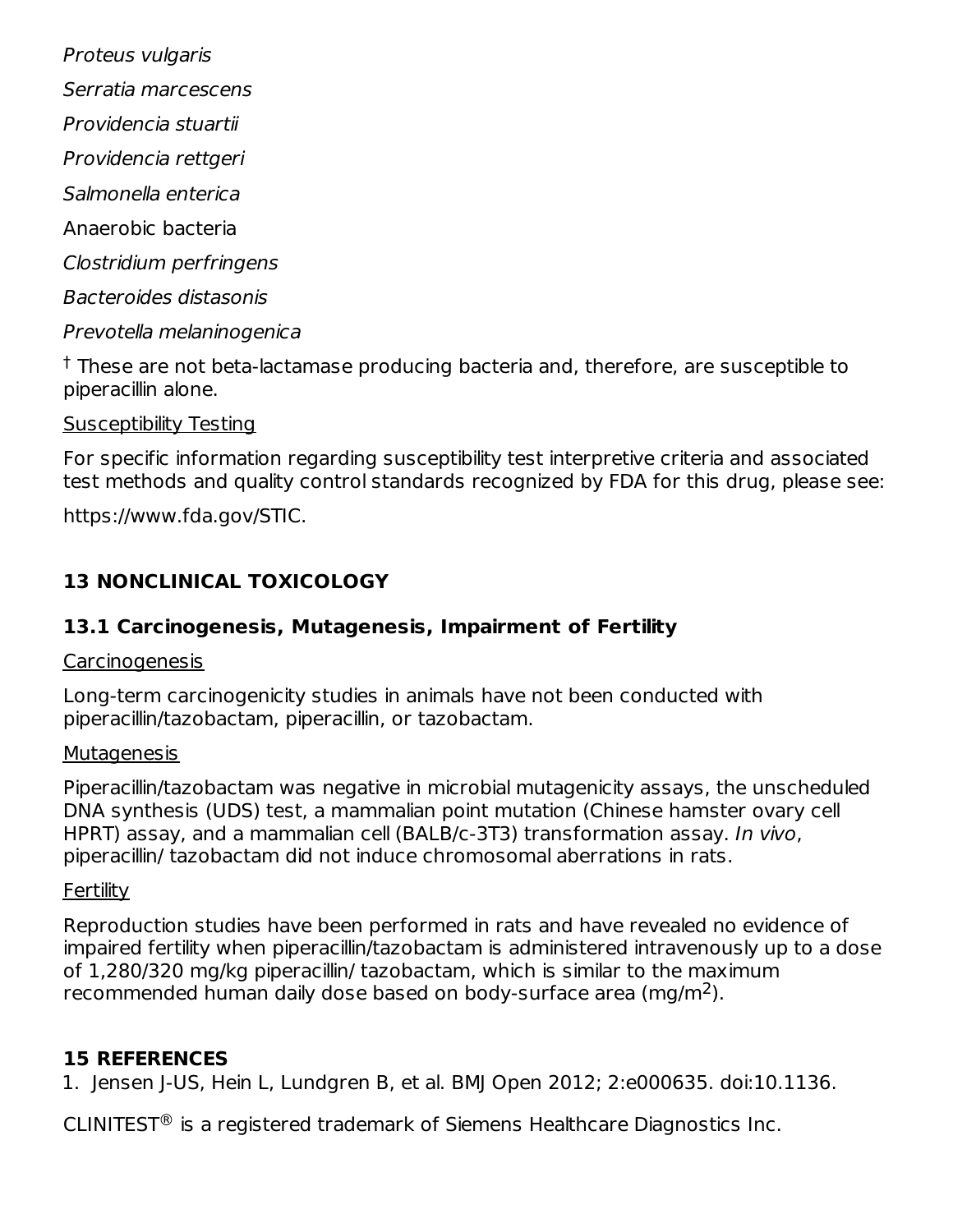#### **16 HOW SUPPLIED/STORAGE AND HANDLING**

Piperacillin and tazobactam for injection, USP are supplied as single-dose vials in the following sizes:

| <b>Product Code Unit of Sale</b> |                  | <b>Strength</b>                       | Each                   |
|----------------------------------|------------------|---------------------------------------|------------------------|
| <b>PRX434420</b>                 | NDC 65219-434-24 | 2.25 grams per vial                   | NDC 65219-434-04       |
|                                  | Unit of 10       |                                       | 20 mL Single-Dose Vial |
| <b>PRX436620</b>                 | NDC 65219-436-24 | 3.375 grams per vial NDC 65219-436-04 |                        |
|                                  | Unit of 10       |                                       | 20 mL Single-Dose Vial |
| <b>PRX259045</b>                 | NDC 65219-259-55 | $ 4.5$ grams per vial                 | NDC 65219-259-15       |
|                                  | Unit of 10       |                                       | 50 mL Single-Dose Vial |

- Each piperacillin and tazobactam for injection 2.25 grams per vial provides piperacillin sodium equivalent to 2 grams of piperacillin and tazobactam sodium equivalent to 0.25 g of tazobactam. Each vial contains 4.7 mEq (108 mg) of sodium. Supplied 10 per carton
- Each piperacillin and tazobactam for injection 3.375 grams per vial provides piperacillin sodium equivalent to 3 grams of piperacillin and tazobactam sodium equivalent to 0.375 g of tazobactam. Each vial contains 7.05 mEq (162 mg) of sodium. Supplied 10 per carton
- Each piperacillin and tazobactam for injection 4.5 grams per vial provides piperacillin sodium equivalent to 4 grams of piperacillin and tazobactam sodium equivalent to 0.5 g of tazobactam. Each vial contains 9.4 mEq (216 mg) of sodium. Supplied 10 per carton

Piperacillin and tazobactam for injection, USP single-dose vials should be stored at 20° to 25°C (68° to 77°F) [see USP Controlled Room Temperature] prior to reconstitution.

The container closure is not made with natural rubber latex.

#### **17 PATIENT COUNSELING INFORMATION**

#### Serious Hypersensitivity Reactions

Advise patients, their families, or caregivers that serious hypersensitivity reactions, including serious allergic cutaneous reactions, could occur that require immediate treatment. Ask them about any previous hypersensitivity reactions to piperacillin and tazobactam for injection, other beta-lactams (including cephalosporins), or other allergens [see Warnings and Precautions (5.2)].

#### Diarrhea

Advise patients, their families, or caregivers that diarrhea is a common problem caused by antibacterial drugs which usually ends when the drug is discontinued. Sometimes after starting treatment with antibacterial drugs, patients can develop watery and bloody stools (with or without stomach cramps and fever) even as late as two or more months after having taken the last dose of the drug. If this occurs, patients should contact their physician as soon as possible.

#### Antibacterial Resistance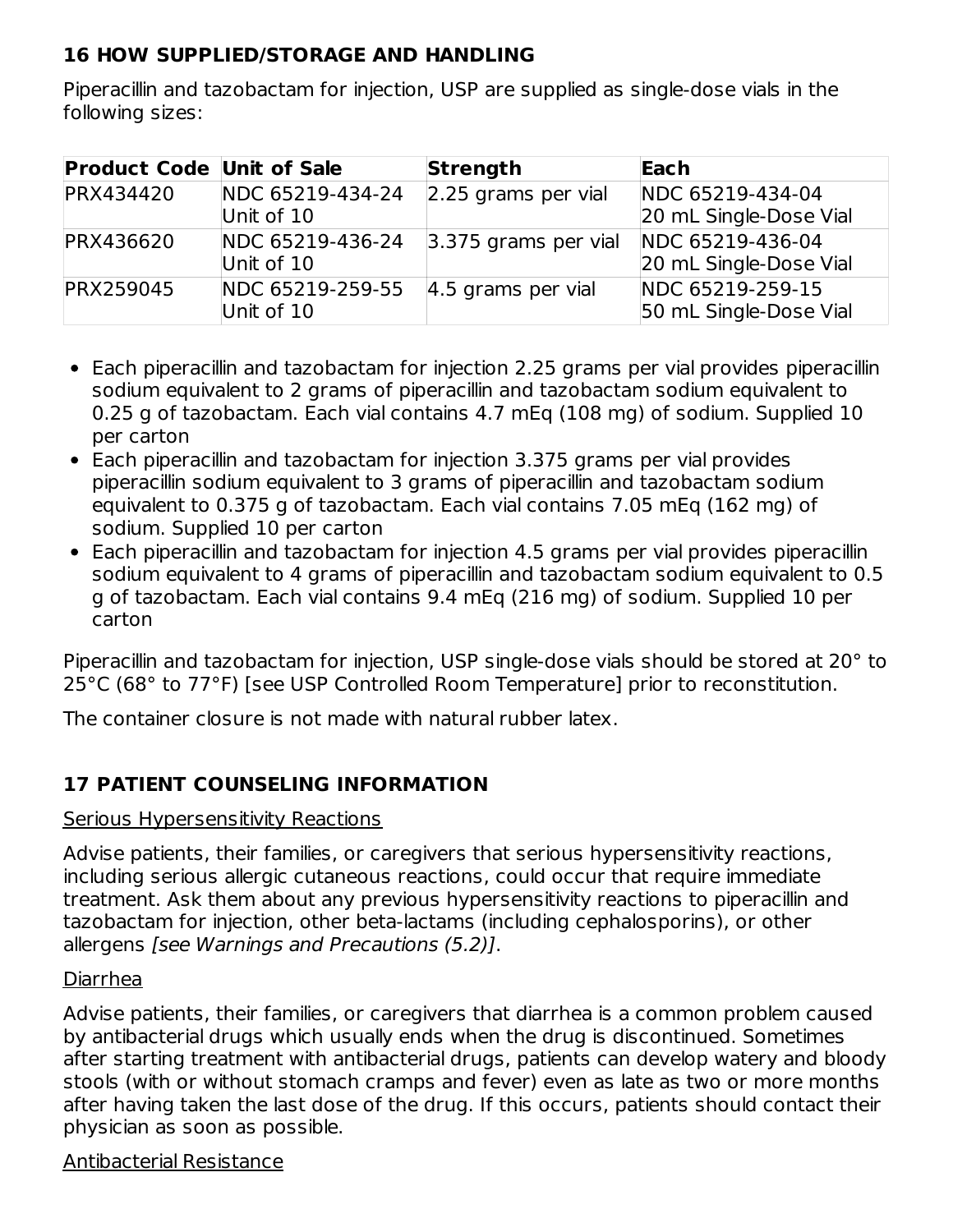Counsel patients that antibacterial drugs including piperacillin and tazobactam for injection should only be used to treat bacterial infections. They do not treat viral infections (e.g., the common cold). When piperacillin and tazobactam for injection is prescribed to treat a bacterial infection, patients should be told that although it is common to feel better early in the course of therapy, the medication should be taken exactly as directed. Skipping doses or not completing the full course of therapy may (1) decrease the effectiveness of the immediate treatment and (2) increase the likelihood that bacteria will develop resistance and will not be treatable by piperacillin and tazobactam for injection or other antibacterial drugs in the future.

Counsel patients that piperacillin and tazobactam for injection can cross the placenta in humans and is excreted in human milk.

The brand names mentioned in this document are the trademarks of their respective owners.

PREMIERProR $x^@$  is a registered trademark of Premier Healthcare Alliance, L.P., used under license.

# $PREMIERProRx<sup>®</sup>$

Manufactured for:

#### **Fresenius Kabi**

Lake Zurich, IL 60047

Made in Italy

www.fresenius-kabi.com/us

451693 RMI6000993.00

#### **PACKAGE LABEL – PRINCIPAL DISPLAY PANEL – Piperacillin and Tazobactam 4.5 grams per vial – VIAL LABEL**

NDC 65219-259-15

#### **Piperacillin and Tazobactam for Injection, USP**

**4.5 grams per vial**

For **Intravenous** Use Only. **Preservative free.**

Single-Dose Vial Rx only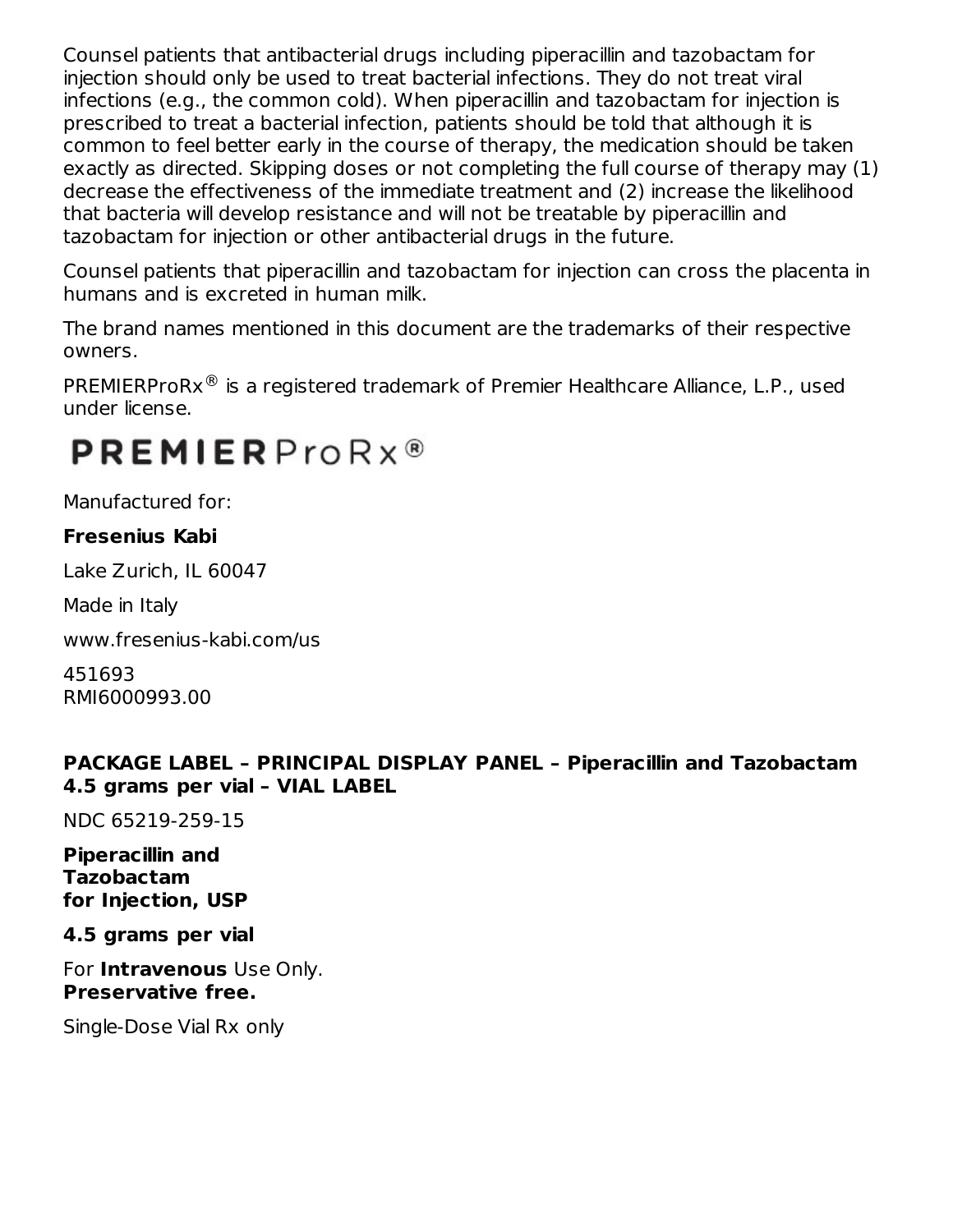

#### **PACKAGE LABEL – PRINCIPAL DISPLAY PANEL – Piperacillin and Tazobactam 4.5 grams per vial – SHELF CARTON**

NDC 65219-259-55

#### **Piperacillin and Tazobactam for Injection, USP**

**4.5 grams per vial**

For **Intravenous** Use Only. **Preservative free.**

Rx only **10 x 4.5 grams** Single-Dose Vials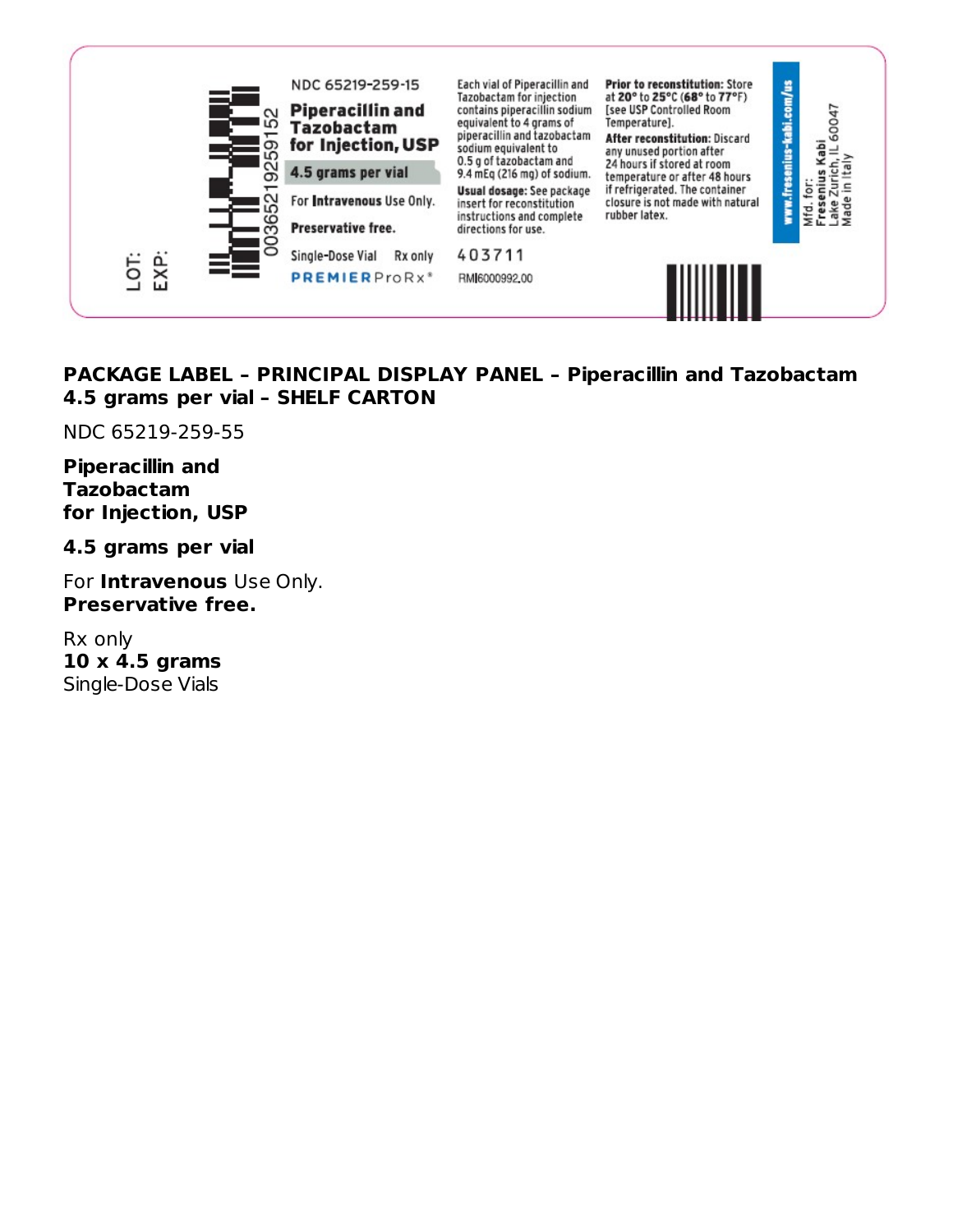

|              | PIPERACILLIN AND TAZOBACTAM                                              |                                        |                                                                  |            |                                   |  |                                |  |
|--------------|--------------------------------------------------------------------------|----------------------------------------|------------------------------------------------------------------|------------|-----------------------------------|--|--------------------------------|--|
|              | piperacillin and tazobactam injection, powder, lyophilized, for solution |                                        |                                                                  |            |                                   |  |                                |  |
|              |                                                                          |                                        |                                                                  |            |                                   |  |                                |  |
|              | <b>Product Information</b>                                               |                                        |                                                                  |            |                                   |  |                                |  |
|              | <b>Product Type</b>                                                      |                                        | HUMAN PRESCRIPTION DRUG                                          |            | <b>Item Code (Source)</b>         |  | NDC:65219-259                  |  |
|              | <b>Route of Administration</b>                                           |                                        | <b>INTRAVENOUS</b>                                               |            |                                   |  |                                |  |
|              |                                                                          |                                        |                                                                  |            |                                   |  |                                |  |
|              |                                                                          | <b>Active Ingredient/Active Moiety</b> |                                                                  |            |                                   |  |                                |  |
|              |                                                                          |                                        | <b>Ingredient Name</b>                                           |            | <b>Basis of Strength Strength</b> |  |                                |  |
|              |                                                                          |                                        | PIPERACILLIN SODIUM (UNII: M98T69Q7HP) (PIPERACILLIN ANHYDROUS - |            | PIPERACILLIN                      |  |                                |  |
|              | UNII:91628532GX)                                                         |                                        |                                                                  |            | <b>ANHYDROUS</b>                  |  | 4 g in 20 mL                   |  |
|              | UNII:SE10G96M8W                                                          |                                        | TAZOBACTAM SODIUM (UNII: UXA545ABTT) (TAZOBACTAM -               |            | TAZ OBACTAM                       |  | 0.5 <sub>q</sub><br>in $20$ mL |  |
|              |                                                                          |                                        |                                                                  |            |                                   |  |                                |  |
|              |                                                                          |                                        |                                                                  |            |                                   |  |                                |  |
|              | <b>Packaging</b>                                                         |                                        |                                                                  |            |                                   |  |                                |  |
| #            | <b>Item Code</b>                                                         |                                        | <b>Package Description</b>                                       |            | <b>Marketing Start</b><br>Date    |  | <b>Marketing End</b><br>Date   |  |
| $\mathbf{1}$ | NDC:65219-<br>259-55                                                     | 10 in 1 CARTON                         |                                                                  | 05/24/2021 |                                   |  |                                |  |
|              | NDC:65219-                                                               |                                        | 20 mL in 1 VIAL, SINGLE-USE; Type 0: Not a                       |            |                                   |  |                                |  |